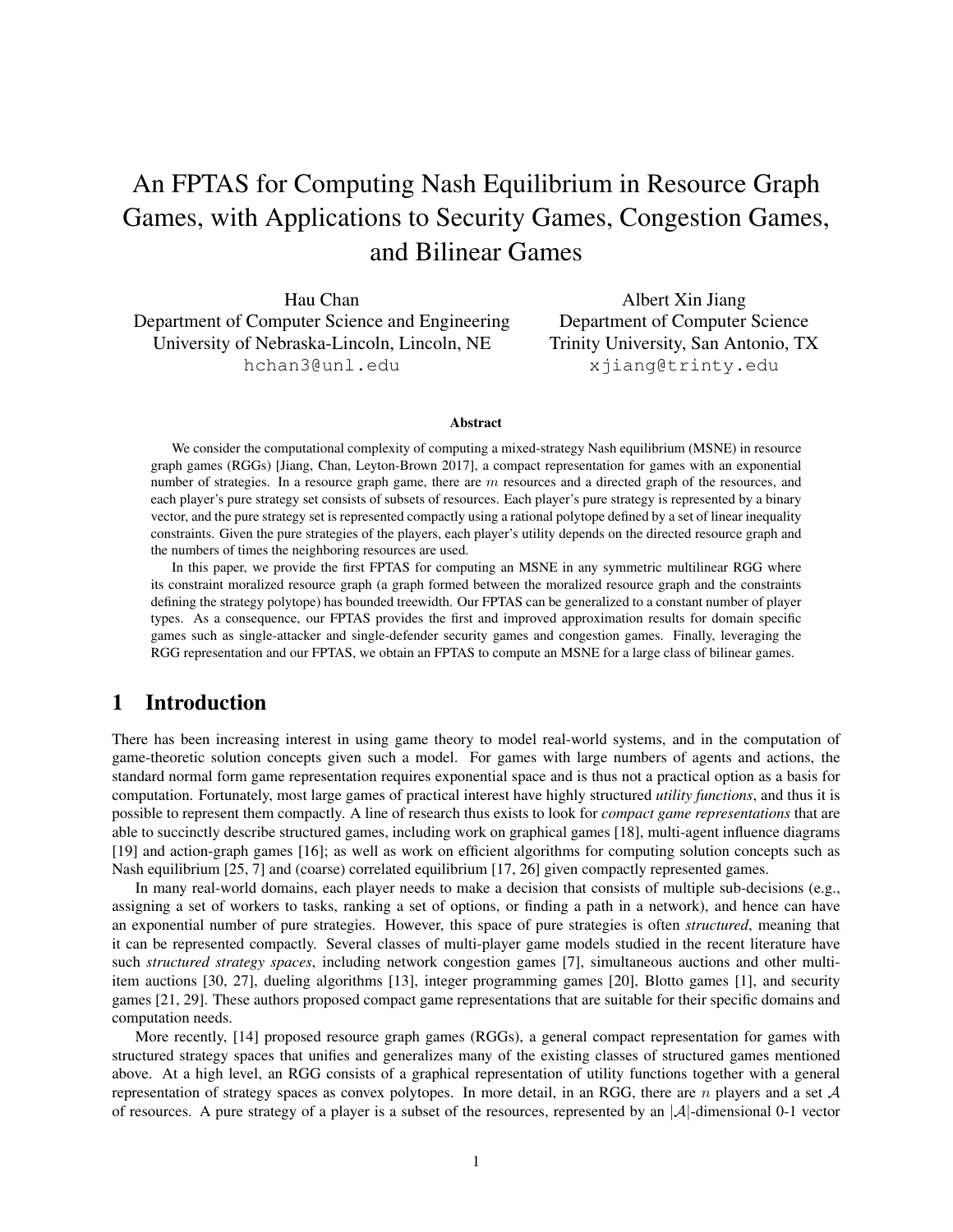where 1 in the  $j<sup>th</sup>$  dimension denotes the usage of the  $j<sup>th</sup>$  resource. Each player's set of pure strategies is represented compactly as a *polytopal strategy space*: the set of integer points in a convex polytope, which are specified by a set of linear inequality constraints. There is a *resource graph*, a directed graph whose vertices are the resources A, and the graph depicts the utility structure of the game. There is a utility contribution for using each resource, specified by a *local utility function*, which depends on the number of times each of its neighboring resources are used by the players. Given the pure strategies of the players, a player's utility is the sum of the utility contributions of the resources that the player uses in his/her pure strategy.

In this paper we consider the problem of computing a mixed-strategy Nash equilbrium (MSNE) in RGGs. RGGs can represent arbitrary games, as a result the PPAD-hardness of finding an MSNE in normal form games [6, 8] implies the PPAD-hardness for finding MSNE in RGGs. In the other direction, [14] showed that for certain subclasses of RGGs, the problem is in PPAD, which implies that the problem can be polynomially reduced to the problem of finding a Nash equilibrium in a polynomial-sized bimatrix game.

# 1.1 Our Contributions

A natural question arises: are there subclasses of RGGs for which MSNE can be computed (or approximated) in polynomial time? In this paper we provide one answer to this question by identifying a subclass of RGGs that admits a fully polynomial time approximation scheme (FPTAs) for finding MSNE. In particular, we focus on symmetric RGGs that satisfy a multilinearity condition (the utility functions are linear in each player's strategy vector while keeping others' strategies fixed). We define constraint moralized resource graph as an undirected graph constructed by starting from the moralized graph (also known as the primal graph) of the resource graph, then adding nodes corresponding to the linear strategy constraints, and edges connecting each constraint with the resources that are involved in the constraint. Our main result is summarized as follows.

Main Theorem (Informal). There is a FPTAS for computing MSNE for a symmetric multilinear RGG whose constraint moralized resource graph has bounded treewidth.

Our FPTAS can be extended to find specific MSNE, such as MSNE with the greatest (or lowest) social welfare. We also generalize our FPTAS to a constant number of player types.

We then applied our FPTAS to classes of RGGs that correspond to games studied in literature, and obtained new and improved results for these games. In particular, we show FPTAS for computing MSNE in

- generalizations to security games. Initial studies on security games focused on the case of multiple defender units and the attacker choosing a single target. Efficient algorithms for finding Stackelberg equilibria were proposed, and [23] showed that under mild conditions, these Stackelberg strategies are often also Nash equilibrium strategies. [22] studied security games in which the attacker can choose multiple targets, and presented a polynomial-time algorithm for finding a Nash equilibrium when defender's and attacker's strategy sets are uniform matroids (i.e., a single capacity constraint that bounds the total number of resources chosen). We show that for both the single attack model of [23] and the multiple attack model of [22] the moralized constraint resource graphs of corresponding RGG representations have constant treewidth, and therefore our FPTAS can be applied. Our FPTAS can be applied to more general cases of players' strategy constraints not covered by existing results, as long as the constraint matrices are totally unimodular and the treewidth of the resulting moralized constraint resource graph is bounded.
- congestion games. Congestion games model the situation in which there is a set of resources, and each player selects a subset of resources. The cost of using a resource depends on the total number of players using it. As such, the player's goal is to select a subset of resources that minimizes the total cost. A special type of congestion games is those where the players' strategy constraints are totally unimodular. Our FPTAS provides a more general (bounded treewidth) graphical structure to cover a boarder range of this type of congestion games than the FPTAS in [4].
- bilinear games [12], including bimatrix games. These are two-player games whose utilities are characterized by payoff matrices  $A$  and  $B$ . When  $A$  and  $B$  are sparse matrices, the RGG representations have nontrivial graph structure. We can apply our FPTAS when the constraint moralized resource graph has bounded treewidth. Furthermore, due to the special structure of bilinear game utilities, we can avoid the moralization step, resulting in further reduced treewidth.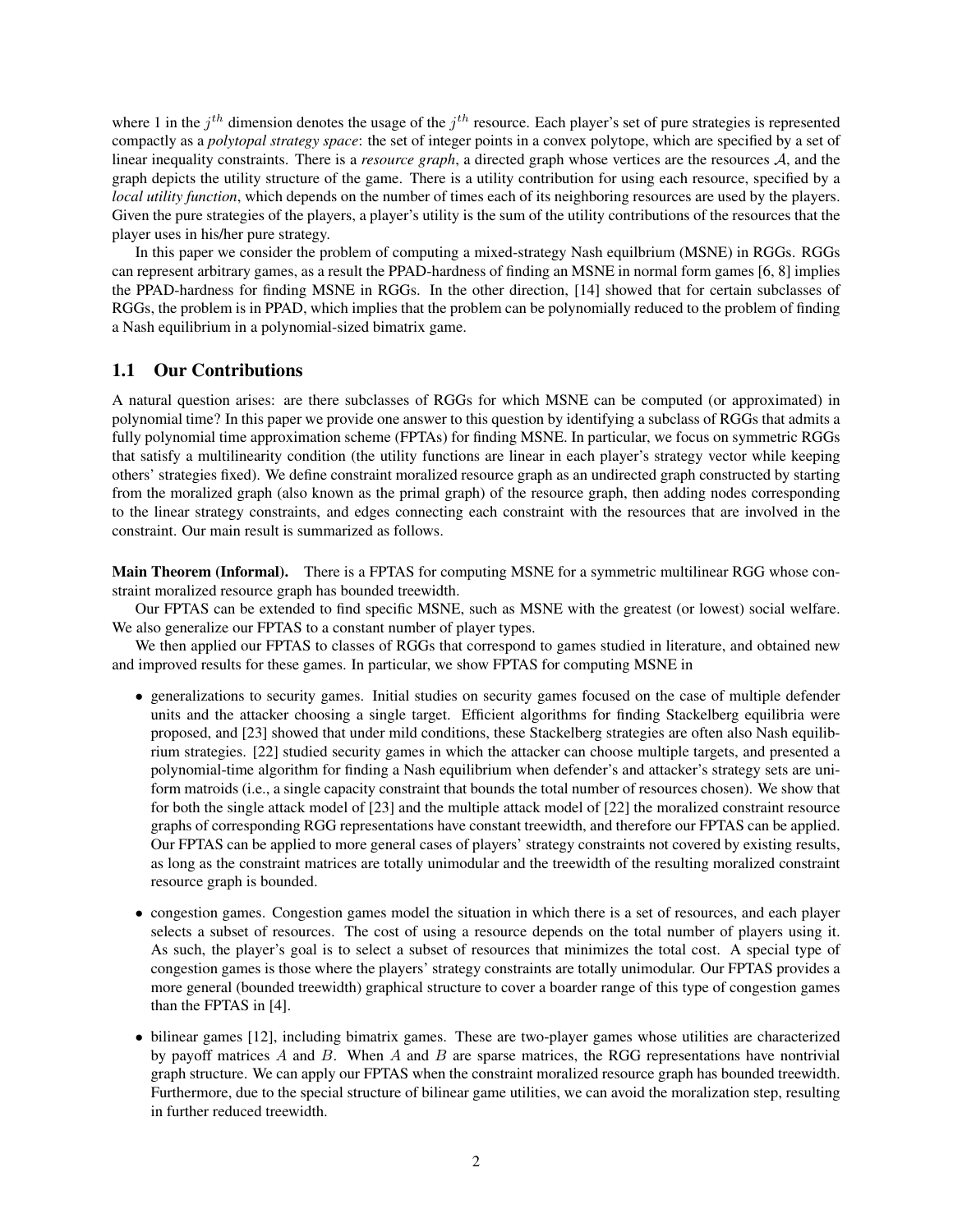# 1.2 Main Technical Ideas

One immediate obstacle is that representing mixed strategies explicitly would require exponential space. The multilinearity of the game allows us to represent mixed strategies compactly using marginal vectors (marginal probabilities that each resource is being chosen), with dimension linear in the number of resources. We thus search for approximate MSNE in the space of marginal vectors.

The standard formulation for Nash equilibrium consists of inequality constraints for each pure strategy. For games with exponential numbers of pure strategies, such a formulation is inconvenient as it requires reasoning about an exponential number of constraints. Instead, we start with a more efficient formulation for MSNE, based on the primal and dual linear programs for computing best response in RGGs. The resulting formulation for MSNE has a polynomial number of variables (the marginal vector and the dual variables), and a polynomial number of constraints (the primal feasibility, dual feasibility, and strong duality constraints). Our task is thus to solve this polynomial-sized (nonlinear) feasibility problem.

We solve the feasibility problem by exploiting the independence structure among its variables and constraints. In particular, expected utility computation (needed by e.g., the strong duality condition) only depends on neighboring nodes, and each strategy constraint might only involve certain subset of resources. This structure is encoded as the constraint moralized resource graph.

In a standard graph-based approach for constraint satisfaction, a moralization step is usually required, in which the variables associated with each k-ary constraint is connected together into a clique before applying tree decomposition. In our algorithm, we are doing the moralization for edges corresponding to the resource graph (representing utility dependence), in order to make sure the resulting tree decomposition has enough information to carry out the expected utility computation. On the other hand, we do not need to do moralization for the other edges between resources and constraints. Although they correspond to  $k$ -ary constraints, those constraints are linear, as a result, instead of moralizing and then process the  $k$ -ary constraint all at once, we could keep track of partial sums of the constraint. We keep partial sums for various components of our primal feasibility, dual feasibility and strong duality constraints. By avoiding moralizations we potentially reduce the treewidth of the resulting graph.

After discretizing the variables and the partial sums, we propose a message passing algorithm that operates on a tree decomposition of the constraint moralized resource graph. Each resource node in the graph is associated with its marginal variable and partial sum for the corresponding row in dual constraints; each constraint node in the graph is associated with partial sum for that row of the strategy constraint and its corresponding dual variable. The algorithm first pass messages from leaves up, ending at root, with messages containing the feasible values for variables and partial sums that are relevant to the rest of the graph. It then pass messages from root down, ending at leaves, to construct an  $\epsilon$ -MSNE.

If the local utility functions are linear, i.e., the sum of contributions from each neighbor, then we can again apply the above partial sum idea and avoid needing to moralize the resource graph edges as well, further reducing the treewidth. This underlies our results for bilinear games, whose RGG representations have linear local utilities.

# 1.3 Related Work

As mentioned earlier, RGGs are introduced by [14] to compactly model games with an exponential number of actions. For some RGGs that satisfy multilinearity, it has been shown that computing an exact coarse correlated equilibrium can be computed in polynomial time and computing a mixed-strategy Nash equilibrium (MSNE) is in PPAD using the results of [5].

A special case of RGGs is congestion games [28] where the nodes in the resource graphs have only self-edges. It is known that every congestion game has a pure-strategy Nash equilibrium (PSNE) and even finding a PSNE in network congestion games is PLS-complete [11]. However, there is a polynomial time to find a PSNE in symmetric network congestion games. More recent works [4, 10] study congestion game settings where the strategy spaces of the players can be compactly represented using polytopes defined by sets of linear inequalities. When the polytopes have totally unimodular properties, there is a polynomial time algorithm to compute a PSNE in congestion games [10] and there is a fully polynomial time approximation scheme (FPTAS) to compute a mixed-strategy Nash equilibrium (MSNE) [4].

Action graph games (AGGs) [16] are also special cases of RGGs in which the resources are the explicit actions of the players. While determining whether there is a PSNE in AGGs is NP-hard [15, 9] and computing approximate MSNE in AGGs is PPAD-hard [9], for AGGs with bounded degree and treewidth action graphs and constant number of player types, there is an FPTAS for computing a MSNE [9].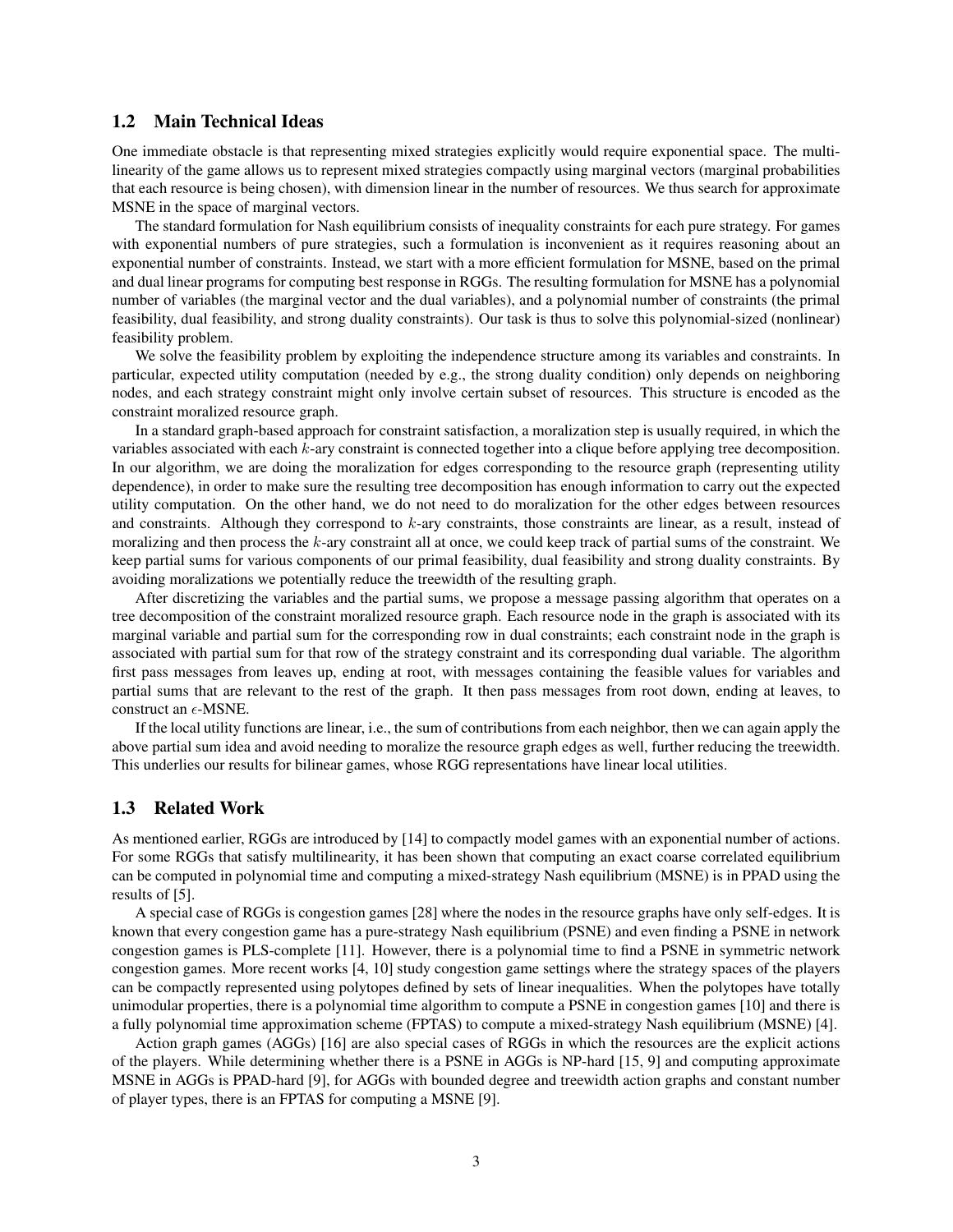A bilinear game [12] is a two-player game whose utilities are characterized by payoff matrices A and B. [12] show that there are polynomial algorithms to compute MSNE when the sum of the rank of  $A + B$  is one and the rank of A or B is constant and an FPTAS for computing MSNE when the rank of  $A + B$  is constant.

# 2 Preliminaries

Denote by  $\mathbb{Z}_+$  the set of nonnegative integers. A *rational polytope* is defined by a set of inequalities with integer coefficients; formally  $P = \{x \in \mathbb{R}^m | Dx \leq f\}$  is a rational polytope if D and f consist of integers.

## 2.1 Games, Strategies and Equilibrium

A game is specified by  $(N, S, u)$ , where  $N = \{1, \ldots, n\}$  is the set of players. Each player  $i \in N$  chooses from a finite set of pure strategies  $S_i$ . Denote by  $s_i \in S_i$  a pure strategy of i. Then  $S = \prod_i S_i$  is the set of pure-strategy profiles. Moreover,  $u = (u_1, \ldots, u_n)$  are the utility functions of the players, where the utility function of player i is  $u_i: S \to \mathbb{R}$ .

A mixed strategy  $\sigma_i$  of player i is a probability distribution over her pure strategies. Let  $\Sigma_i = \Delta(S_i)$  be i's set of mixed strategies, where  $\Delta(\cdot)$  denotes the set of probability distributions over a finite set. Denote by  $\sigma = (\sigma_1, \ldots, \sigma_n)$ a mixed strategy profile, and  $\Sigma = \prod_i \Sigma_i$  the set of mixed strategy profiles. Denote by  $\sigma_{-i}$  the mixed strategy profile of players other than i.  $\sigma$  induces a probability distribution over pure strategy profiles. Denote by  $u_i(\sigma)$  the expected utility of player *i* under  $\sigma: u_i(\sigma) = E_{s \sim \sigma}[u_i(s)] = \sum_{s \in S} u_i(s) \prod_{k \in N} \sigma_k(s_k)$ , where  $\sigma_k(s_k)$  is player *k*'s probability of playing the pure strategy  $s_k$ .

For  $\epsilon \geq 0$ , player *i*'s mixed strategy  $\sigma_i$  is an  $\epsilon$ -best response to  $\sigma_{-i}$  if  $u_i(\sigma_i, \sigma_{-i}) \geq \max_{\sigma'_i \in \Sigma_i} u_i(\sigma'_i, \sigma_{-i}) - \epsilon$ . An equivalent condition is  $u_i(\sigma_i, \sigma_{-i}) \geq u_i(s'_i, \sigma_{-i}) - \epsilon \ \forall s'_i \in S_i$ . A mixed strategy profile  $\sigma$  is an  $\epsilon$ -MSNE if for each player  $i \in N$ ,  $\sigma_i$  is an  $\epsilon$ -best response to  $\sigma_{-i}$ . A best response is a 0-best response and an MSNE is a 0-MSNE.

# 2.2 Resource Graph Games

A resource graph game (RGG) is specified by the tuple  $\Gamma = (N, \mathcal{A}, \{S_i\}_{i=1,\dots,n}, G, \{u^{\alpha}\}_{\alpha \in \mathcal{A}})$ , where:

- $N = \{1, 2, ..., n\}$  is the set of *n* players.
- $\mathcal{A} = \{1, ..., m\}$  is the set of m resources.
- $S_i$  is a nonempty set of pure strategies for player i, and each  $s_i \in S_i$  is represented by an |A|-dimensional 0-1 vector.
- $S_i$  is represented as a *polytopal strategy space* where  $S_i = P_i \cap \{0,1\}^{|A|}, P_i = \{x \in [0,1]^{|A|} | D_i x \le f_i\},\$  $D_i \in \mathbb{Z}^{\bar{l}_i \times |\mathcal{A}|}$ , and  $f_i \in \mathbb{Z}^{\bar{l}_i}$ . In other words,  $P_i$  is a rational polytope defined by  $l_i$  linear constraints. We let  $s_{i\alpha}$ to denote the component corresponds to  $\alpha \in \mathcal{A}$ .
- Given a pure-strategy profile  $s = (s_1, ..., s_n)$ , the configuration  $c = \sum_{i \in N} s_i$  is an integer vector that denotes the total number of players who have selected each resource.
- The resource graph  $G = (\mathcal{A}, E)$  is a directed graph that could contain self-loops. The neighborhood of  $\alpha \in A$ is denoted by  $\nu(\alpha)$  (which could include  $\alpha$ ). We let  $C^{(\alpha)} \subset \mathbb{Z}_+^{\nu(\alpha)}$  to be the set of possible local configurations over  $\nu(\alpha)$ , and  $c^{(\alpha)} \in C^{(\alpha)}$  to be a local configuration.
- The local utility function  $u^{\alpha}: C^{(\alpha)} \to \mathbb{R}$  represents the utility contribution of using  $\alpha$  given the configuration over its neighborhood  $\nu(\alpha)$ .
- Given the pure-strategy profile  $s = (s_1, ..., s_n)$ , the utility of player i is defined to be

$$
u_i(s) = \sum_{\alpha:s_{i\alpha}=1} u^{\alpha}(c^{(\alpha)}) = \sum_{\alpha\in\mathcal{A}} s_{i\alpha} u^{\alpha}(c^{(\alpha)}).
$$
 (1)

[14] showed that the size of this representation is polynomial in m,  $n^{\mathcal{I}}$ , and  $\sum_i l_i$ , where  $\mathcal{I}$  is the maximum in-degree of the resource graph.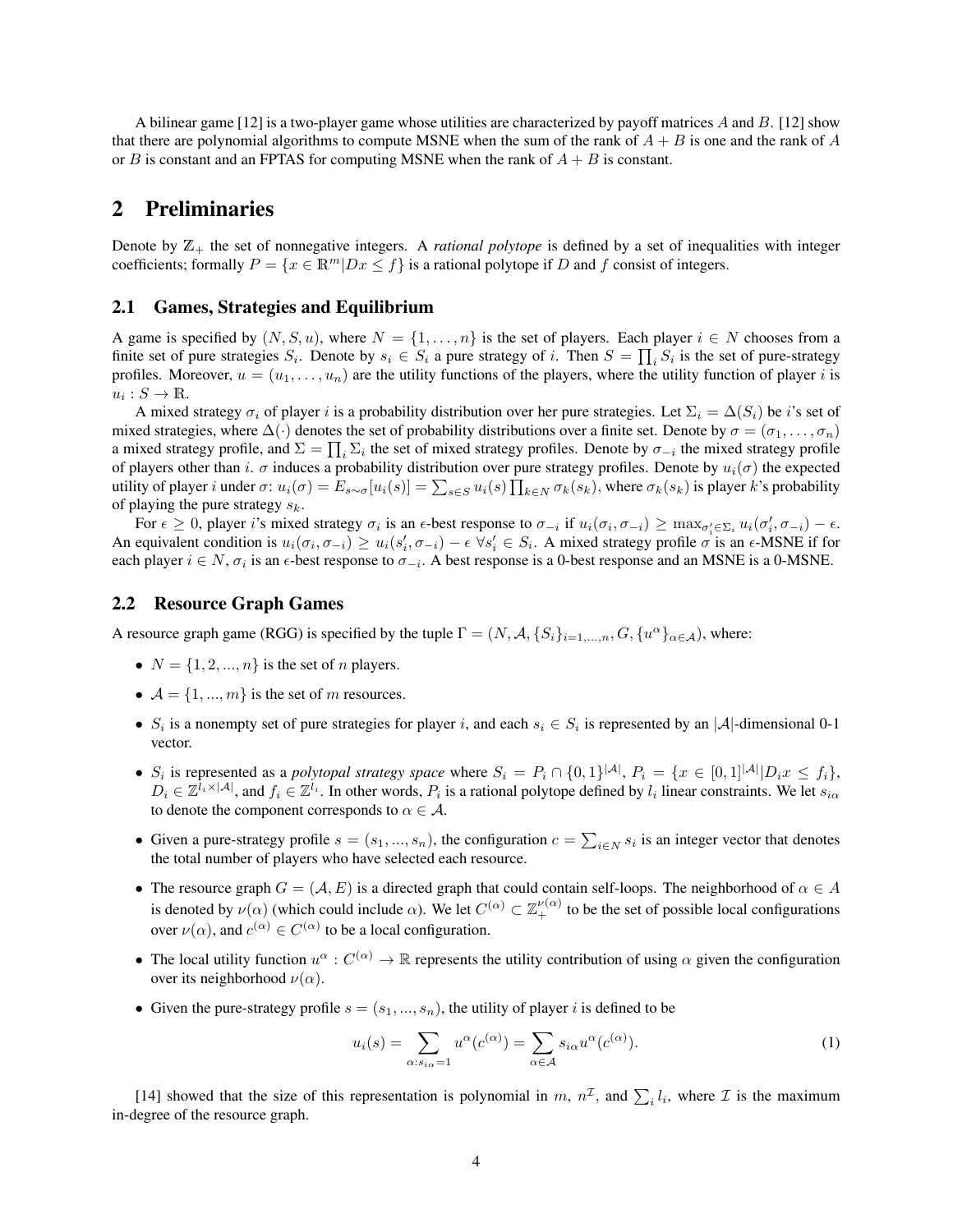## 2.3 Multilinearity and Marginal Represntation of Mixed Strategies

When  $|S_i|$  is exponential, representing a mixed strategy  $\sigma_i$  explicitly would take exponential space. Given player i's mixed strategy  $\sigma_i$ , the *marginal vector*  $\pi_i$  that corresponds to  $\sigma_i$  is  $\pi_i = E_{\sigma_i}[s_i] = \sum_{s_i \in S_i} \sigma_i(s_i)s_i$ . In other words,  $\pi_{i\alpha}$  is the marginal probability that resource  $\alpha$  is chosen under the mixed-strategy  $\sigma_i$ . Thus if we represent a mixed strategy using its marginal vector, this would only require  $O(m)$  space. However, for this representation to work, we need to be able to express the expected utilities of the game in terms of marginal vectors. [5] showed that this can be done if the game has the *multilinear* property: for all  $i, j \in N$ , given a fixed  $s_{-j}$ ,  $u_i$  is a linear function of  $s_j$ . Under this property, each marginal vector corresponds to an infinite number of mixed strategies, all payoff-equivalent to each other.

Not all RGGs are multilinear; the following proposition gives a sufficient condition for an RGG to be multilinear.

**Proposition 1** (Proposition 7 of [14]). An RGG,  $\Gamma = (N, \mathcal{A}, \{S_i\}_{i=1,\dots,n}, G, \{u^\alpha\}_{\alpha \in \mathcal{A}})$ , is multilinear if, for each player i, for each  $\alpha\in\mathcal A$ , and for each  $s_i\in S_i$ ,  $\sum_{\alpha'\in\nu(\alpha)\cup\{\alpha\}}s_{i\alpha'}\le 1$ . Moreover, given an RGG, we can verify the *above condition in polynomial time.*

For other RGGs, [14] showed that they can be transformed to a payoff-equivalent mutilinear game with polynomial increase in the dimensionality of the strategy spaces. Nevertheless, for this paper we will focus on RGGs satisfying the condition for Proposition 1.

In practice, it is often desirable to be able to recover a mixed strategy from a marginal vector representation. Since the explicit representation of mixed strategies has exponential size, we would instead like to have the mixed strategy specified in some implicit manner that requires less space, e.g., as a sparse vector or an efficient sampling scheme. [5] provides one sufficient condition for the efficient recovery of mixed strategies from marginals: If the constraint matrix  $D_i$  is totally unimodular, then given a marginal vector  $\pi_i$ , we can efficiently generate a mixed strategy  $\sigma_i$ , represented as a sparse vector with polynomial number of nonzero entries, such that  $\pi_i = \sum_{s_i \in S_i} \sigma_i(s_i) s_i$ .

In summary, to ensure the compact representation of mixed strategies as marginal vectors, we make the following assumptions:

## **Assumption 1.** For all i, the constraint matrix  $D_i$  is totally unimodular.

# Assumption 2. For each  $i \in N$ , for each  $\alpha \in A$ , and for each  $s_i \in S_i$ ,  $\sum_{\alpha' \in \nu(\alpha) \cup \{\alpha\}} s_{i\alpha'} \leq 1$ .

Given Assumption 1, we claim that without loss of generality we can assume  $f_i \in [-m, m]^{l_i}$ . To see this, we note that entries of a totally unimodular  $D_i$  must be either 0, 1, or -1. Since strategies are 0-1 vectors,  $D_i x \in [-m, m]^{l_i}$ . Then if  $f_{ij} < -m$ , the corresponding row of the constraints is unsatisfiable, resulting in an empty polytope  $P_i$ , which violates our assumption that  $S_i$  is nonempty. If  $f_{ij} > m$ , the corresponding row of constraints is always satisfied, and we could change  $f_{ij}$  to m without changing the polytope  $P_i$ .

# **Assumption 3.** *For all*  $\alpha \in A$ *, the range of*  $u^{\alpha}$  *is bounded in* [0, 1]*.*

A fully-polynomial time approximation scheme (FPTAS) for MSNE is an algorithm that given an RGG, computes an  $\epsilon$ -MSNE in time poly $(n^{\mathcal{I}}, m, l, \frac{1}{\epsilon})$ . While Nash equilibria are preserved under affine transformations of the utility functions  $u_i$ ,  $\epsilon$ -Nash equilibria are not. E.g. multiplying all  $u_i$  by a constant  $\kappa$  would turn a  $\epsilon$ -MSNE into a  $\kappa \epsilon$ -MSNE in the new game. A standard practice is to normalize the utility functions  $u_i$  into the range [0, 1], by the affine mapping  $u_i \mapsto (u_i - u_{min})/(u_{max} - u_{min})$ , where  $u_{max} = \max_{i,s} u_i(s)$  and  $u_{min} = \min_{i,s} u_i(s)$  are the maximum and minimum achievable utilities of the game, respectively. Then use the normalized game to measure the quality of approximation, i.e.,  $\epsilon$ . An  $\epsilon$ -MSNE in the original game would correspond to an  $\frac{\epsilon}{(u_{max}-u_{min})}$ -MSNE in the normalized game. While Assumption 3 implies  $u_i(s) \in [0, m]$  for all i and s, these are in general not tight bounds on  $u_{max}$  and  $u_{min}$ , and indeed  $u_{max}$  and  $u_{min}$  may be hard to compute given an RGG. We note that this is a common issue with compact game representations whose utility functions are sums of other functions, e.g., polymatrix games [3]. For our purposes, in order to ensure that our FPTAS remains an FPTAS for the normalized game, it is sufficient to assume that  $(u_{max} - u_{min})$  is lower-bounded by an inverse polynomial of the size of the game.

Assumption 4.  $(u_{max} - u_{min}) \ge \frac{1}{poly(n^{\mathcal{I}}, m, \sum_i l_i)}.$ 

In practice this is a reasonable assumption for natural classes of games, as we would normally expect  $u_{max} - u_{min}$ to not decrease as the size of the game grows. Indeed it can be easily verified that this holds for all example games discussed in this paper.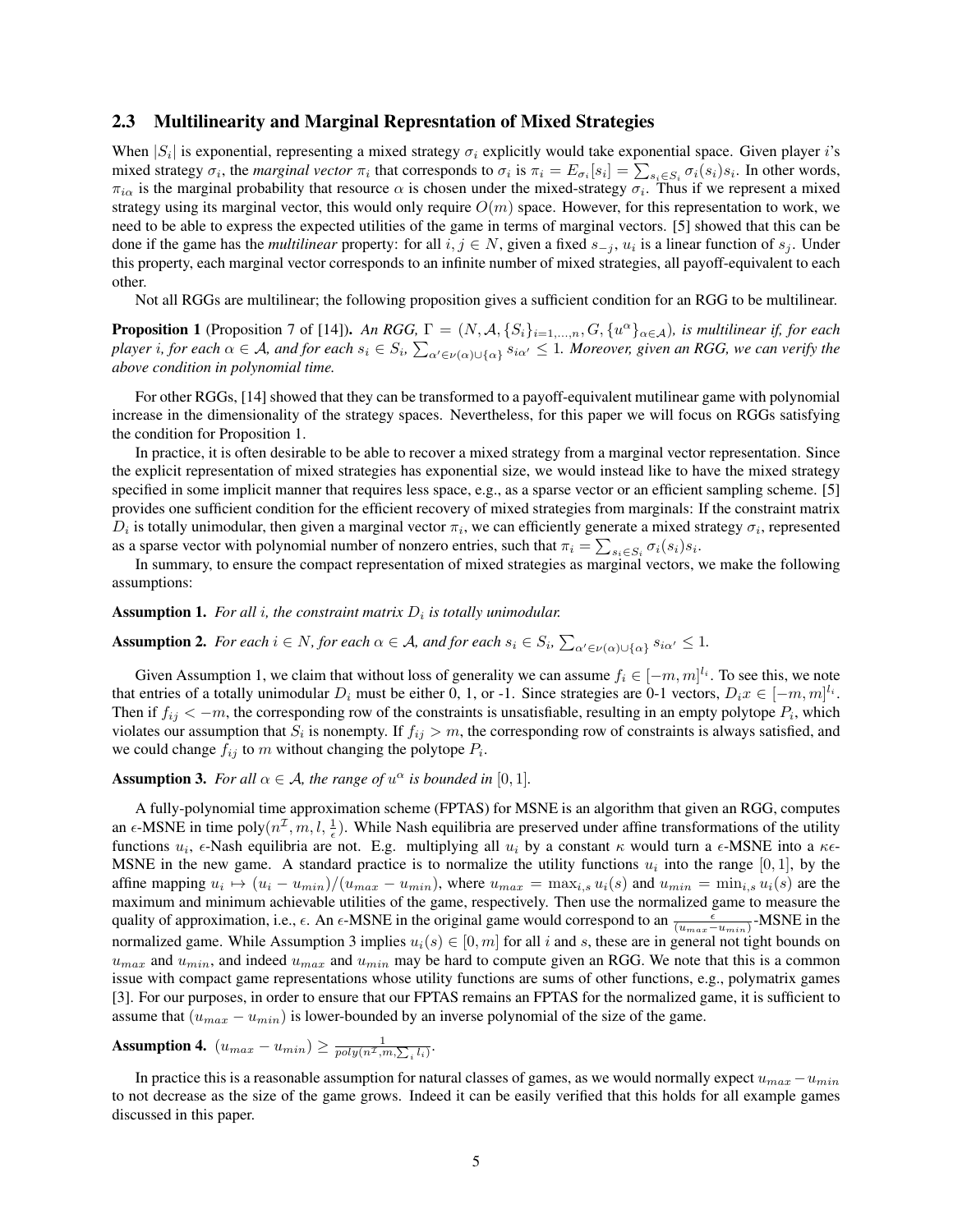# 3 Computing Approximate MSNE

We begin by re-expressing and rewriting Equation 1 in terms of marginal vectors. The reformulation allows us to derive some important properties of Nash equilibrium.

# 3.1 A Useful Expression of Expected Utilities

Before stating our results, we define some notations. For each  $\alpha \in A$ , let  $\Omega_{j\alpha} = \{ \omega \in \{0,1\}^{|\nu(\alpha)|} \mid \sum_{i=1}^{|\nu(\alpha)|} \omega_i \leq 1 \}$ be the set of local configurations that specifies player j's resource usage in the neighborhood of  $\nu(\alpha)$ . We also let  $\Omega_{-i,\alpha} = \prod_{j \in N \setminus \{i\}} \Omega_{j\alpha}$ . For simplicity, we assume that, for  $\alpha \in A$ ,  $\nu(\alpha)$  is ordered lexicographically, and the  $k^{th}$ element in  $\nu(\alpha)$  corresponds to  $\omega_k$  and  $s_{jk}$  for each  $\omega \in \Omega_{j\alpha}$ , for each  $s_j \in S_j$ , and for each player j.

**Proposition 2.** *Given a multilinear RGG that satisfies the conditions in Proposition 1, a mixed-strategy profile*  $\sigma_{-i}$  =  $(\sigma_j)_{j\in N\setminus\{i\}}$  and its corresponding marginal vectors  $\pi_{-i}=(\pi_j)_{j\in N\setminus\{i\}}$ , the expected utility of *i* playing  $s_i\in S_i$  is

$$
u_i(s_i, \pi_{-i}) = \sum_{\alpha \in \mathcal{A}} \sum_{\omega_{\alpha} \in \Omega_{-i, \alpha}} s_{i\alpha} u^{\alpha} \left( \sum_{j \in N \setminus \{i\}} \omega_{j\alpha} + s_i^{(\alpha)} \right) \prod_{j \in N \setminus \{i\}} Pr(w_{j\alpha} | \pi_j),
$$

*where*  $s_i^{(\alpha)} = (s_{i\alpha'})_{\alpha' \in \nu(\alpha)}$  *is the projection of*  $s_i$  *to*  $\mathbb{Z}_+^{\nu(a)}$ *.* 

*Proof.* Following from Equation (1), we can express the expected utility of player i as the sum over the configurations. We have that

$$
u_i(s_i, \sigma_{-i}) = \sum_{\alpha \in A} \sum_{s_{-i} \in S_{-i}} s_{i\alpha} u^{\alpha} (c^{(\alpha)}) \prod_{j \in N \setminus \{i\}} \sigma_j(s_j)
$$
  

$$
= \sum_{\alpha \in A} \sum_{s_{-i} \in S_{-i}} s_{i\alpha} u^{\alpha} \left( \sum_{j \in N} s_j^{(\alpha)} \right) \prod_{j \in N \setminus \{i\}} \sigma_j(s_j)
$$
  

$$
= \sum_{\alpha \in A} \sum_{s_{-i}^{(\alpha)} \in S_{-i}^{(\alpha)}} s_{i\alpha} u^{\alpha} \left( \sum_{j \in N} s_j^{(\alpha)} \right) \prod_{j \in N \setminus \{i\}} Pr(s_j^{(\alpha)}),
$$

where the second equality is by the definition of configuration and the third equality is because we only need to keep track of the strategies of the neighborhood of  $\alpha$ . Our claim follows from the last equality because each player can only use at most one resource in the neighborhood (Proposition 1 (b)). Thus, we can replace  $s_j^{(\alpha)}$  and  $S_j^{(\alpha)}$  by  $\omega_{j\alpha}$  and  $\Omega_{j\alpha}$ , respectively. Finally, the probability of a player of using a particular resource in the local neighborhood is just  $\Box$ its marginal probability.

Our next lemma follows from the above proposition.

**Lemma 1.** *Given a multilinear RGG that satisfies the conditions in Proposition 1, a mixed-strategy profile*  $\sigma$  =  $(\sigma_j)_{j\in\mathbb{N}}$  *and its corresponding marginal vectors*  $\pi = (\pi_j)_{j\in\mathbb{N}}$ *, the expected utility of i is* 

$$
u_i(\pi_i, \pi_{-i}) = \sum_{\alpha \in \mathcal{A}} \pi_{i\alpha} \sum_{\omega_{\alpha} \in \Omega_{-i,\alpha}} u^{\alpha} \left( \sum_{j \in N \setminus \{i\}} \omega_{j\alpha} + \omega_{i\alpha} \right) \prod_{j \in N \setminus \{i\}} Pr(w_{j\alpha} | \pi_j),
$$

*where*  $w_{i\alpha}$  *is all zero and has a value of one at the*  $\alpha$  *entry if*  $\alpha \in \nu(\alpha)$ *.*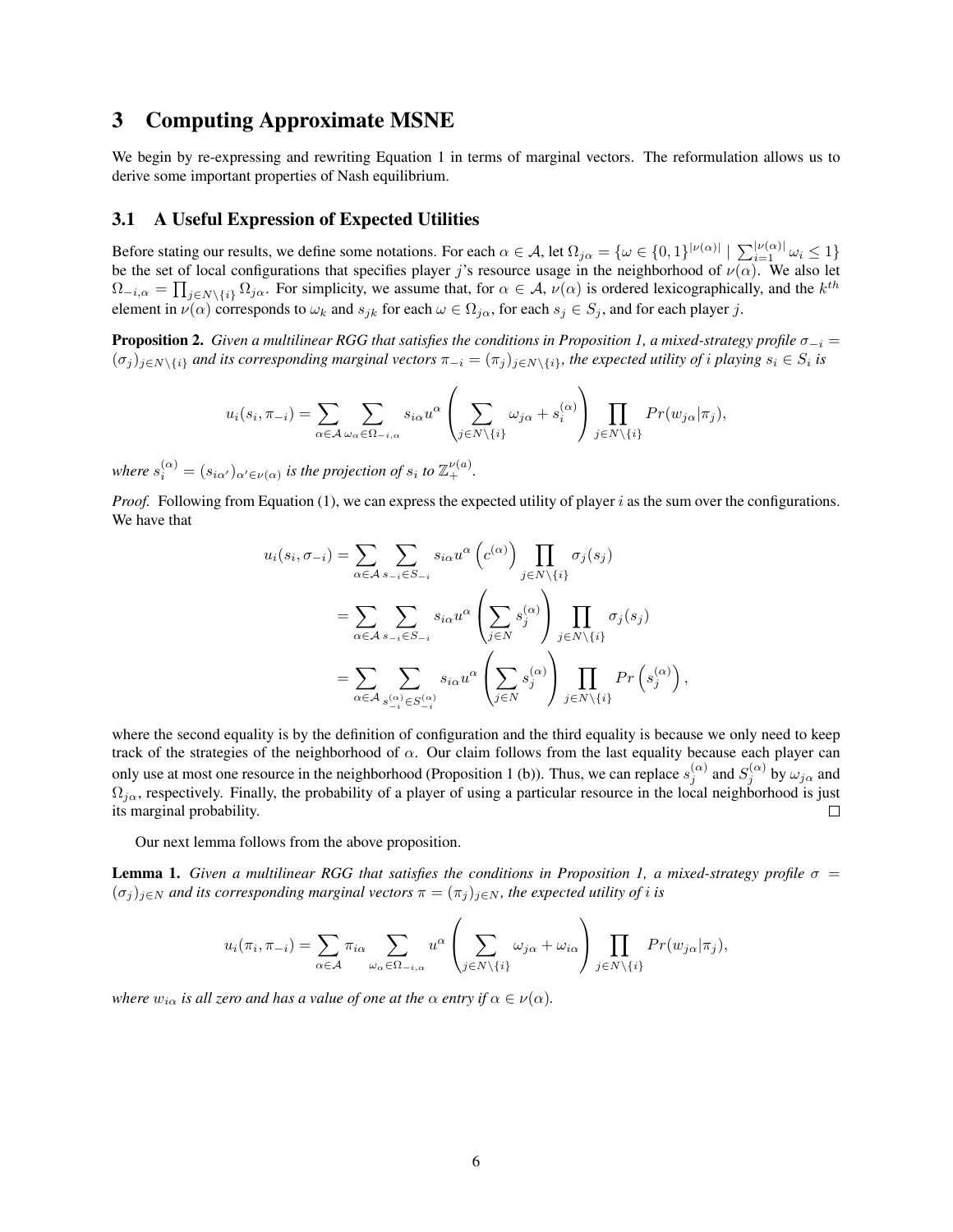*Proof.* From the above proposition, we have

$$
u_i(\sigma_i, \pi_{-i}) = \sum_{\alpha \in A} \sum_{s_i \in S_i} \sum_{\omega_{\alpha} \in \Omega_{-i,\alpha}} s_{i\alpha} u^{\alpha} \left( \sum_{j \in N \setminus \{i\}} \omega_{j\alpha} + s_i^{(\alpha)} \right) \prod_{j \in N \setminus \{i\}} Pr(w_{j\alpha} | \pi_j) \sigma_i(s_i)
$$
  

$$
= \sum_{\alpha \in A} \sum_{s_i^{(\alpha)} \in S_i^{(\alpha)}} \sum_{\omega_{\alpha} \in \Omega_{-i,\alpha}} s_{i\alpha} u^{\alpha} \left( \sum_{j \in N \setminus \{i\}} \omega_{j\alpha} + s_i^{(\alpha)} \right) \prod_{j \in N \setminus \{i\}} Pr(w_{j\alpha} | \pi_j) Pr(s_i^{(\alpha)})
$$
  

$$
= \sum_{\alpha \in A} \pi_{i\alpha} \sum_{\omega_{\alpha} \in \Omega_{-i,\alpha}} u^{\alpha} \left( \sum_{j \in N \setminus \{i\}} \omega_{j\alpha} + \omega_{i\alpha} \right) \prod_{j \in N \setminus \{i\}} Pr(w_{j\alpha} | \pi_j),
$$

where the first equality is using the above proposition to compute the expected utility of player  $i$ , the second equality is by projecting the strategies to their local neighborhood  $\alpha$ , and the third equality is from the fact that the sum is zero if  $s_{i\alpha} = 0$  and the sum is nonzero with the marginal probability of player i using  $\alpha$ , which is  $\pi_{i\alpha}$ . Finally, depending on whether  $\alpha \in \nu(\alpha)$ , we need to increment the count of the  $\alpha$  by one in the configuration. П

## 3.2 An Efficient Primal-Dual Definition of MSNE

From Lemma 1, we can express the expected utility of marginal vectors as  $\pi_i^T \nabla_i(\pi_{-i}) = u_i(\pi, \pi_{-i})$  where  $\nabla_i(\pi_{-i})$ is the utility gradient of i and  $\nabla_i(\pi_{-i})_\alpha$  denotes the expected utility contribution of i from using the resource  $\alpha$  and  $\pi_i^T$  is the transpose of  $\pi_i$ . [14] showed that given an RGG and  $\pi_{-i}$ , the utility gradient  $\nabla_i(\pi_{-i})$  can be computed in polynomial time. Moreover, to compute  $\nabla_i(\pi_{-i})_\alpha$  we only need to know  $(\pi_{j\alpha'})_{j\neq i,\alpha'\in\nu(\alpha)}$ , i.e., other players' marginals projected to  $\alpha$ 's neighborhood.

Notice that in the standard definition of MSNE, we need to enumerate all pure strategies to verify whether a mixedstrategy profile is a MSNE. Clearly, this is not feasible for RGGs or games with exponential number of pure strategies. Therefore, we need an alternative and efficient way of checking whether a mixed strategy profile is an MSNE.

Best-responses of the Players In particular, given the marginal vectors of other players  $\pi_{-i}$ , the best-response for player  $i$  is the solution to the following linear program.

Primal

$$
\begin{array}{ll}\text{maximize} & \pi_i^T \nabla_i (\pi_{-i})\\ \text{subject to} & D_i \pi_i \le f_i\\ & \pi_{i\alpha} \ge 0 \text{ for } \alpha \in \mathcal{A} \end{array}
$$

Here we assume that the constraint  $\pi_{i\alpha} \leq 1$  is embedded into the constraints  $D_i \pi_i \leq f_i$ . We can formulate the dual linear program as the following.

Dual

minimize 
$$
f_i^T \lambda_i
$$
  
\nsubject to  $D_i^T \lambda_i \geq \nabla_i (\pi_{-i})$   
\n $\lambda_{ij} \geq 0$  for  $j = 1, 2, ..., l_i$ 

Given that the primal LP has a solution, the primal and dual LPs solutions have the same optimal objective value. As a result,  $\pi_i$  is i's best response when there exists a feasible dual vector  $\lambda_i$  such that  $\pi_i^T \nabla_i (\pi_{-i}) = f_i^T \lambda_i$ . Thus, a feasible marginal vector  $\bar{\pi}$  is an MSNE if for each player *i*, there exists  $\lambda'_{ij} s \geq 0$  such that  $D_i^T \lambda_i \geq \nabla_i (\bar{\pi}_{-i})$  and  $\bar{\pi}_i^T \nabla_i (\bar{\pi}_{-i}) = f_i^T \lambda_i.$ 

Notice that this primal-dual formulation of best responses do not tell us how to find an MSNE; in particular we cannot simply solve the LPs to find an MSNE because these are LPs only for fixed  $\pi_{-i}$ .

#### 3.3 Symmetric Multilinear RGGs

We consider computing an optimal approximate Nash equilibrium in symmetric multilinear RGGs that satisfy Assumptions (1-4). This is an important class of RGGs, and it contains symmetric action graph games and (network) congestion games. We define symmetric RGGs to be those games in which the players have the same polytopal strategy space.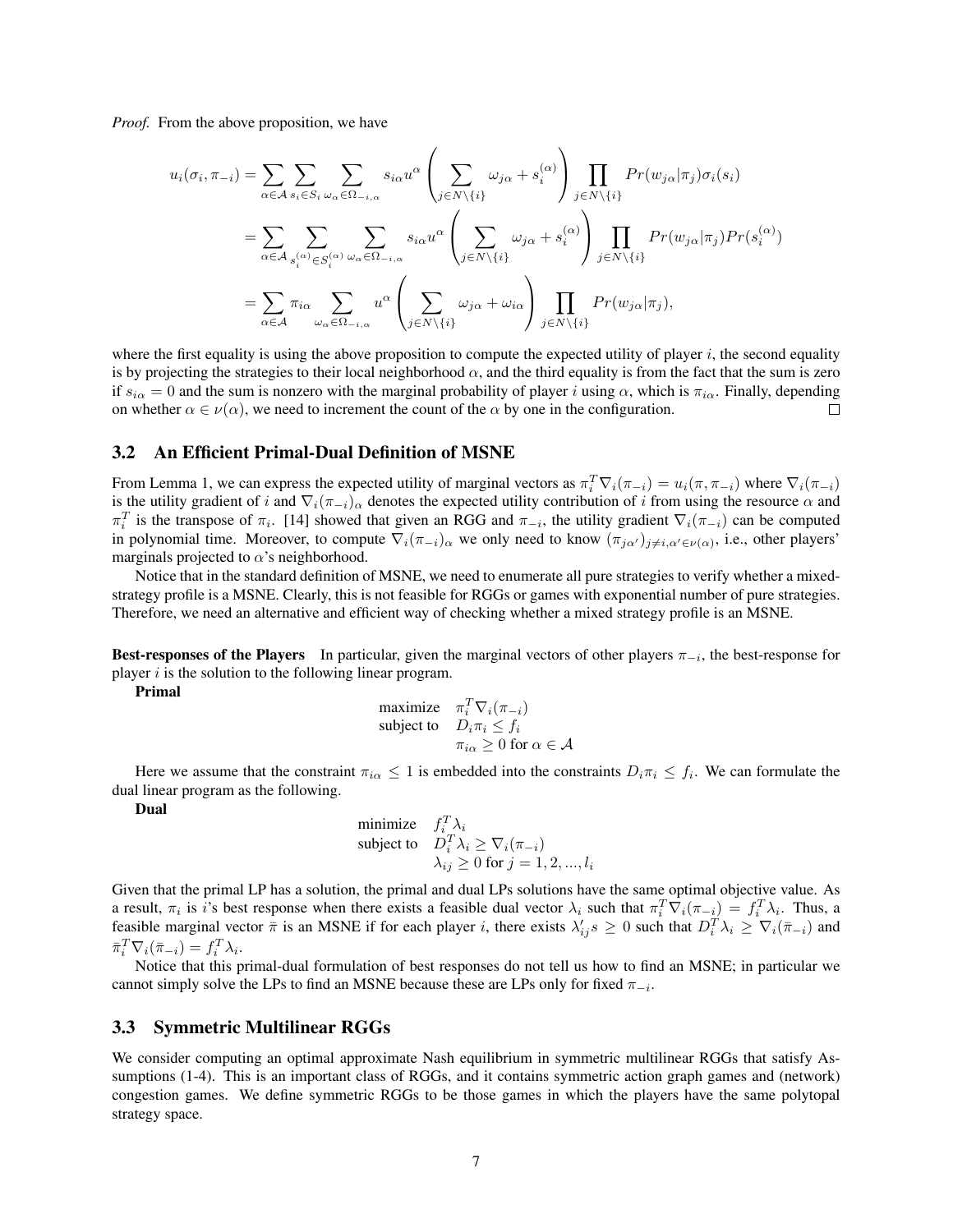**Definition 1.** An RGG,  $\Gamma = (N, \mathcal{A}, \{S_i\}_{i=1}^n, G, \{u^{\alpha}\}_{\alpha \in \mathcal{A}})$ , is symmetric if and only if for all player i,  $D_i = D$ ,  $f_i = f$ ,  $S_i = S$ , and  $P_i = P$  for some  $D \in \mathbb{Z}^{\tilde{l}_i \times |\mathcal{A}|}$  and  $f \in \mathbb{Z}^{l_i}$ .

It turns out that every symmetric game has a symmetric MSNE in which every player plays the same (possibly mixed) strategies [24]. As a result, we have the following.

Proposition 3. *For every symmetric multilinear RGGs, there is a symmetric MSNE in which every player plays the same strategy.*

As mentioned earlier, we will focus on computing marginal vectors. The above proposition implies that there is a marginal representation of symmetric Nash equilibrium.

Next, we show the existence of a symmetric  $\epsilon$ -MSNE in which the marginal vector lies in a discretized grid in  $P_i$ . This allows us to search for an  $\epsilon$ -MSNE in this discretized space.

**Lemma 2.** For any  $\delta > 0$ , there is a (symmetric) marginal vector  $\forall i$   $q_i = q = (q_\alpha)_{\alpha \in A}$  in which  $q_\alpha \in \{0, \frac{1}{K}, \frac{2}{K}, \dots, 1\}$ and  $K = O(\frac{\log m}{\delta^2})$ , such that  $u(q_i, q_{-i}) = q^T \nabla (q_{-i}) \geq q'^T \nabla (q_{-i}) - O(\delta dnm)$  for  $q' \in [0, 1]^m$  that satisfies  $Dq' \leq f$ *and* d *is the maximum in-degree of the resource graph* G*.*

*Proof Sketch.* The proof is similar to the proof of Lemma 2 in [4]. The key idea is to compare i's expected utility under the symmetric marginal representation of the Nash equilibrium (from Proposition 5) and  $i$ 's expected utility under q (its existence is guaranteed by the approximated version of the Caratheodory's theorem (Theorem 3 of [2])) using the formula in Lemma 1. The difference of the two expected utilities of each resource is roughly the difference of two multinomial terms/distributions with at most  $d + 1$  events. It can be shown that its total variation distance is  $O(\delta dn)$  [9]. Since we have m resource, the total variation distance is  $O(\delta dnm)$ . Using the total variation distance, we can derive our claim. П

The above lemma implies that if every player plays according to q, then we have an  $O(\delta dnm)$ -MSNE. Our next step is to present an efficient algorithm to find such q.

## 3.4 An Efficient Algorithm to Compute  $\epsilon$ -MSNE

From Lemma 2, there is a marginal vector q that lies in the m-dimensional uniform discretized grid with discretization size  $\frac{1}{O(\delta dnm)}$ . Thus, a brute-force approach does not yield an efficient algorithm. Our approach is based on a similar principle of [4] where we use the definition of NE in terms of best-response and linear programming of Section 3.2 and introduce an algorithm that run on some variant of the resource graph (will be discussed in Section 3.4.3). The idea is to keep track of the possible partial  $\{q_\alpha\}_{\alpha \in A'}$  for some set  $A'$  that satisfies the linear programs and can be potentially be used to form the  $\epsilon$ -MSNE. At the same time, we need to keep track of the partial utility sums (i.e., primal solution), partial constraint sums (for each of the constraints in the dual/primal LPs), and partial sums of the dual solution.

However, the possible values of the partial utility sums can grow exponentially. To make our computational task tractable, we discretize the utility space. Such additional discretization will add a small approximation error to the  $\epsilon$ -MSNE from our algorithm. Below, we provide the discretization and the error bound.

#### 3.4.1 Discretization of the Utility Space

As we mentioned earlier, we assume that the local utility values of the games are in between zero and one. Moreover,  $\nabla_i(\bar{q}_{-i})_{\alpha}$ 's are all in between zero and one for any  $\bar{q}_{-i}$ . For each resource  $\alpha$  and a symmetric marginal vector  $\bar{q}$ , we are going to project  $\nabla_i(\bar{q}_{-i})_\alpha$  into a value in  $V = \{v_i, i = 0, 1, 2, ..., \lceil \frac{4m}{\epsilon} \rceil \mid v_i = \frac{i\epsilon}{4m}\}\$  for some  $\epsilon \in (0, 1]$ . In particular, we let  $proj(u) = v$  to be the projection of some value u to a value  $v \in V$  such that  $u \in (v - \frac{\epsilon}{4m}, v + \frac{\epsilon}{4m})$ . Clearly, under the discretization, the error bound from Lemma 2 is going to change by some factor of  $\epsilon$ .

**Proposition 4.** Given the symmetric marginal vector q defined in Proposition 2, and let  $proj(u) = v$  be the projection of some value u to a value  $v \in V$  such that  $u \in (v - \frac{\epsilon}{4m}, v + \frac{\epsilon}{4m})$ . We have  $\sum_{\alpha \in A} q_{\alpha} proj(\nabla (q_{-i})_{\alpha}) \ge \sum_{\alpha \in A} q_{\alpha}' proj(\nabla (q_{-i})_{\alpha}) - \frac{\epsilon}{2} - O(\delta dnm)$ , for any  $q' \in [0, 1]^m$  that satisfies  $Dq' \le f$  and d is *of the resource graph* G*.*

The above proposition follows from the proof of Claim 6 of [4] and our Proposition 2.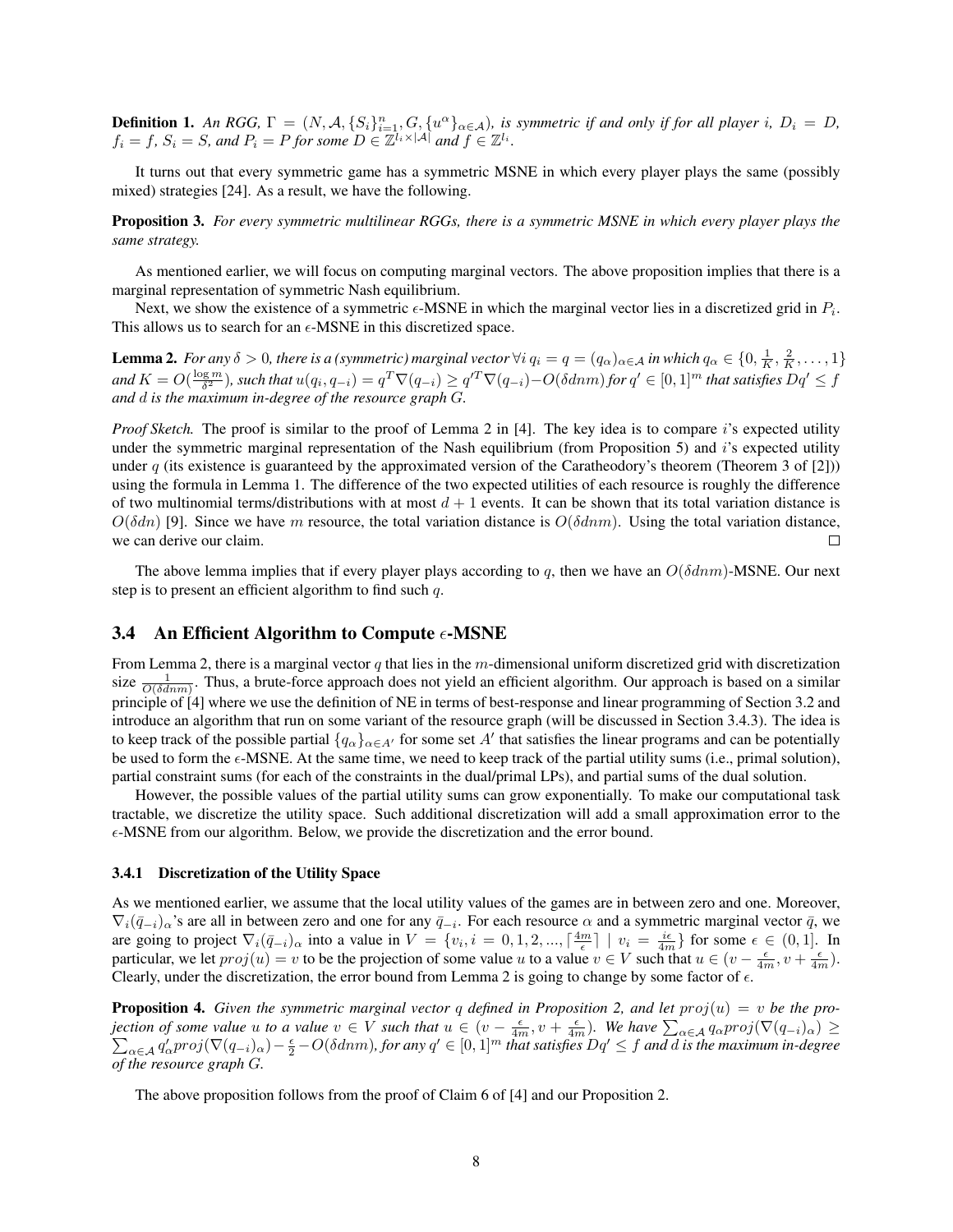#### 3.4.2 Verification of  $\epsilon$ -MSNE

As discussed in Section 3.2, we can use the primal and dual solutions of the LPs to check for NE. Under our symmetric setting and the projection function, we can rewrite the LPs in Section 3.2 as

Primal

$$
\begin{array}{ll}\text{maximize} & q^{*T}proj(\nabla(q_{-i}))\\ \text{subject to} & Dq^* \le f\\ & q^*_{\alpha} \ge 0 \text{ for } \alpha \in \mathcal{A} \end{array}
$$

Dual

minimize 
$$
f^T \lambda^*
$$
  
subject to  $D^T \lambda^* \ge proj(\nabla(q_{-i}))$   
 $\lambda_j^* \ge 0$  for  $j = 1, 2, ..., l$ ,

where  $q_i$  is given in Proposition 2. Indeed, we can use solution of the above LPs to to verify whether q is an approximate NE.

**Lemma 3.** Given the symmetric marginal vector q defined in Proposition 2 and let  $q^*$  be a best response to  $q_{-i}$ ,  $\omega$  we have  $\sum_{\alpha\in\mathcal{A}}q_{\alpha}proj(\nabla(q_{-i})_{\alpha})\geq\sum_{\alpha\in\mathcal{A}}q_{\alpha}^{*}proj(\nabla(q_{-i})_{\alpha})-\frac{\epsilon}{2}-O(\delta dnm)=f^T\lambda^*-\frac{\epsilon}{2}-O(\delta dnm)$ , for any  $q' \in [0,1]^m$  that satisfies  $Dq' \leq f$  and  $d$  is the maximum in-degree of the resource graph  $G$ .

Furthermore, the above lemma states that as long as we know the value of  $f^T\lambda^*$  (the solution of the dual) under the projection function, we can check for an approximate NE. The following lemma characterizes the possible values of  $\lambda^*$ .

**Lemma 4** (Lemma 4 of [4]). *The value of*  $\lambda^* = (\lambda_i^*)_{i=1,2,...,l}$  *is such that*  $\lambda_i^* = c_i v_i$  *for some integer constant*  $0 \leq c_i \leq m$  *and*  $v_i \in V$ *.* 

The above lemma allows us to search for a  $\lambda_{\bar{q}}^*$  that corresponds to some marginal vector  $\bar{q}$  satisfying the conditions in Lemma 3.

#### 3.4.3 Message Passing Algorithms

To search for a marginal representation of  $\epsilon$ -MSNE, we propose a two-pass message passing algorithm that runs on a tree decomposition of the constraint moralized resource graph, which is a graph constructed based on the resource graph and the constraints. Our algorithm is a fully polynomial approximation scheme (FPTAS) when the constraint moralized resource graph has bounded treewidth. We introduce and define the concepts below.

Moralized Resource Graph, Constraint Moralized Resource Graph, and Tree Decomposition Recall that a resource graph  $G = (\mathcal{A}, E)$  is a directed graph on the resources. Let  $C = \{1, ..., l\}$  be the set of constraints, corresponding to rows of the constraint matrix D. We use the notation  $D_{\overline{C},\overline{A}}$  to denote the subcomponent of D consisting of the rows in  $\overline{C} \subseteq C$  and columns in  $\overline{A} \subseteq A$ . If  $|\overline{C}| = 1$  and  $|\overline{A}| = 1$ , then  $D_{\overline{C}, \overline{A}}$  is the value corresponds to the row and column.

Moralized graphs (also known as primal graphs) is a standard tool used in the study of many graph-related problems, including Bayesian network inference and constraint satisfaction.

**Definition 2.** Given a resource graph  $G = (\mathcal{A}, E)$ , its moralized resource graph is an undirected graph  $MG =$  $(A, \overline{E} \cup E')$  where  $\overline{E}$  *is an undirected edge set of E, and E'* = { $\{\alpha, \alpha'\} \in A \times A \mid \exists \overline{\alpha} \in A \text{ s.t. } (\alpha, \overline{\alpha}), (\alpha', \overline{\alpha}) \in E\}$ *is a set of undirected edges connecting the parents of their children.*

Given the moralized resource graph, we construct a graph between the resources and the constraints.

**Definition 3.** The constraint moralized resource graph is an undirected graph  $CMG = (\mathcal{A} \cup C, \overline{E} \cup E' \cup E'')$  where  $E'' = \{\{c, \alpha\} \in C \times \mathcal{A} \mid D_{c\alpha} \neq 0\}$  *is a set of undirected edges connecting resources and constraints.* 

In other words, there is an edge from the constraint to all of the resources involved in the constraint.

We perform tree decomposition on the constraint moralized resource graph. For ease of reference, we provide the definition below.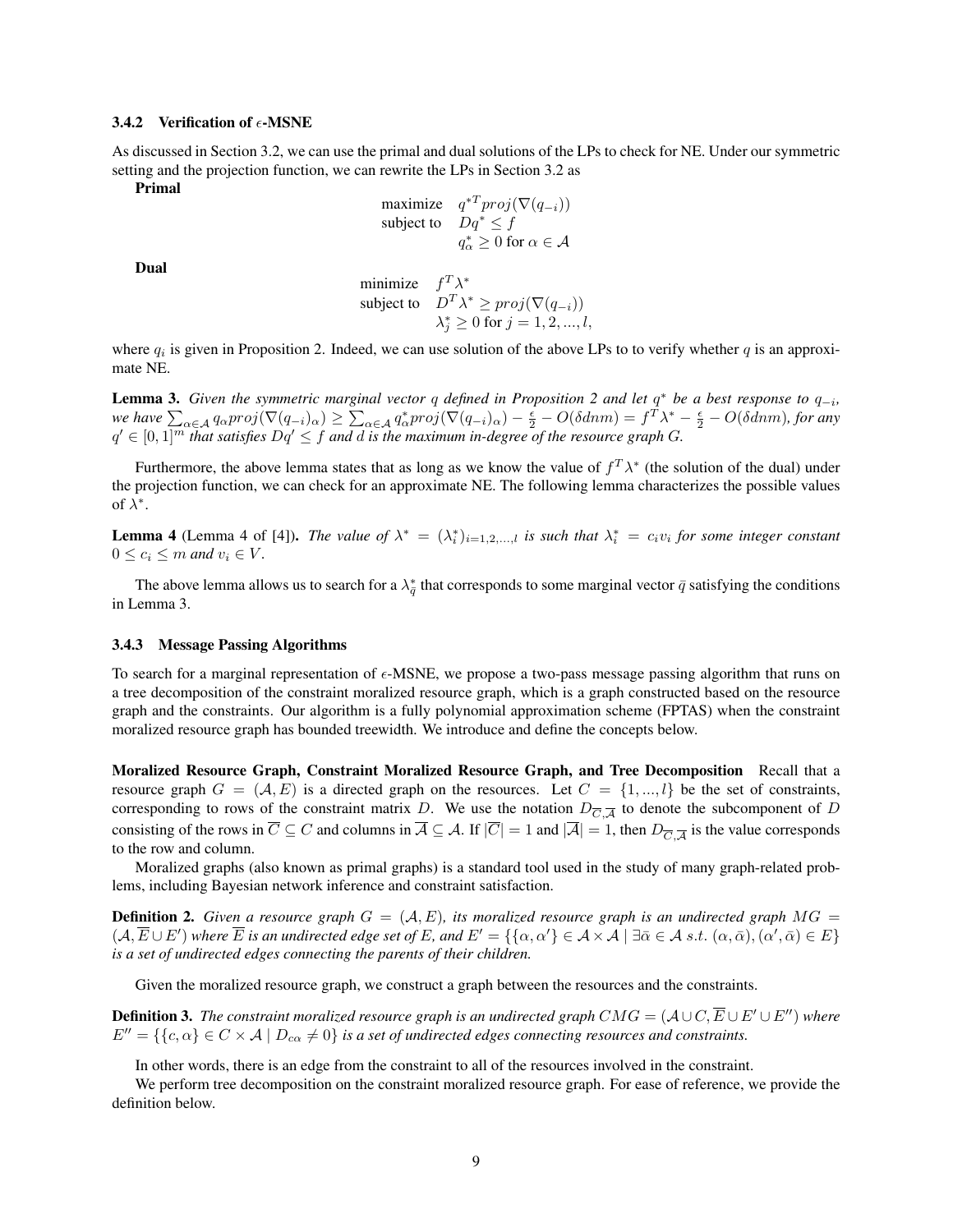| Var.                      | Discretization                                                                                                                           |
|---------------------------|------------------------------------------------------------------------------------------------------------------------------------------|
| $q_{\alpha}$              | $Q = \{q_i, i = 0, , O(\frac{\log m}{\delta^2}) \mid q_i = \frac{i}{ Q }\}\$                                                             |
| $\lambda_c$               | $\Lambda = {\lambda_i, i = 0, , \frac{4m^2}{\epsilon}   \lambda_i = \frac{i\epsilon}{4m}}$                                               |
| $\partial S_c$            | $S_C = \left\{ \pm s_i, i = 0, , mO(\frac{\log m}{\delta^2}) \mid s_i = \frac{i}{O(\frac{\log m}{s2})} \right\}$                         |
| $\partial \lambda_\alpha$ | $S_{\mathcal{A}} = \{\pm s_i, i = 0, , \frac{4lm^3}{\epsilon} \mid s_i = \frac{i\epsilon}{4m}\}$                                         |
| $\partial t$              | $T = \left\{ t_i, i = 0, , \frac{4m^2 O(\frac{\log m}{\delta^2})}{\epsilon} \right  t_i$<br>$=\frac{i\epsilon}{4mO(\frac{\log m}{c^2})}$ |
| df                        | $F = \left\{ \pm f_i, i = 0, , \frac{4lm^3}{\epsilon} \;   \; f_i = \frac{i\epsilon}{4m} \right\}$                                       |

Table 1: Variables (Var.) and Discretization

**Definition 4.** A tree decomposition of an undirected graph  $G = (V, E)$  is a tree  $T = (B, E')$  where  $B \subseteq 2^V$  is a *collection of subsets of* V *that satisfies the following:* (a)  $\bigcup_{X\in B} X = V$ , (b) for each  $e = \{e_1, e_2\} \in E$ ,  $\exists X \in B$ *such that* e1, e<sup>2</sup> ∈ X*, and (c) for any* X, X<sup>0</sup> , *and* X<sup>00</sup> ∈ B*, if* X<sup>0</sup> *is on the path of* X *and* X<sup>00</sup>*, then* X ∩ X<sup>00</sup> ⊆ X<sup>0</sup> *. The width of the tree decomposition is*  $max_{X \in B}(|X| - 1)$ *. The tree-width is the minimum width of all of the tree decompositions.*

We will present an algorithm that runs on the tree decomposition of the constraint moralized resource graph. Before that, we provide some discretization bounds that will be used in the algorithm.

**Discretization.** As mentioned earlier, our approach is to search for the marginal representation of an  $\epsilon$ -MSNE. To do this, we provide discretization bounds for the existence of an  $\epsilon$ -MSNE in the marginal and utility spaces. Here, we provide other discretization spaces that are necessary for our algorithm. Table 1 lists the variables and their uniform discretization that we used in the following discussion.

To begin, recall that we want to find a marginal vector  $q = (q_\alpha)_{\alpha \in \mathcal{A}}$  where  $q_\alpha \in Q = \{q_i, i = 0, 1, ..., O(\frac{\log m}{\delta^2})\}$  $| q_i = \frac{i}{O(\frac{\log m}{\delta^2})}\}\$  (as in Lemma 2) such that  $Dq \leq f$ ,  $D^T\lambda_q^* \geq proj(\nabla(q_{-i}))$ , and  $q^Tproj(\nabla(q_{-i})) \geq f^T\lambda_q^* - \frac{\epsilon}{2}$  $O(\delta dnm)$  for  $\lambda = (\lambda_c)_{c \in C}$  where  $\lambda_c \in \{\lambda_i, i = 0, ..., \frac{4m^2}{\epsilon} \mid \lambda_i = \frac{i\epsilon}{4m}\}$  (as in Lemma 4). Clearly, we are not going to try all the possible  $q \in Q^{|m|}$  directly. Instead, our approach is to find feasible  $(q_\alpha)_{\alpha \in A'}$  and  $(\lambda_c)_{c \in C'}$  for some ordering of  $A' \subseteq A$  and  $C' \subseteq C$  induced by the tree decomposition incrementally. Thus, we need to keep track of the partial sums of (1)  $D_{c,A}q$  for each constraint c, (2)  $D_{\alpha,C}^T \lambda_q$  for each resource  $\alpha$ , (3)  $q^Tproj(\nabla(q_{-i}))$ , and (4)  $f^T \lambda_q$ for a given q and  $\lambda_q$ . Because D is totally unimodular, its entries can only have values of 0, 1, or -1. Thus, the possible values of the partials sums are finite and have the following discretization spaces.

For (1), the partial sum of a constraint c is bounded by  $f_c$ . Since D is totally unimodular, the largest partial sum given any q is no more than  $\pm m$  (as discussed in Section 2.3) for any constraint c. Therefore, the partial sum of the constraint c, denoted by  $\partial S_c$ , is in  $S_C = \left\{\pm s_i, i = 0, ..., mO(\frac{\log m}{\delta^2}) \mid s_i = \frac{i}{O(\frac{\log m}{\delta^2})}\right\}$  . Such discretization is because the step size of q is  $O(\frac{\log m}{\delta^2})$  and the highest and lowest values of the possible sums are  $\pm m$ .

For (2), since the  $\lambda_c$ 's value is some constant times a value from V and the partial sum can add up to at most ml, the partial sum of a resource constraint  $\alpha$  (i.e.,  $D_{\alpha,C}^T$ ), denoted by  $\partial \lambda_{\alpha}$ , is in  $\left\{\pm s_i, i=0,...,\frac{4lm^2}{\epsilon} \mid s_i = \frac{i\epsilon}{4m}\right\}$ , where  $|C| = l$  is the number of constraints. However, we will subtract the partial sum by its right-hand side of the inequality when it is appropriate, as a result, we need to expand the discretization so that  $\partial \lambda_\alpha \in S_\alpha$  =  $\left\{\pm s_i, i=0,...,\frac{4lm^3}{\epsilon} \mid s_i=\frac{i\epsilon}{4m}\right\}.$ 

For (3), since the possible values of a marginal is in  $Q$ , the discretized utility is in  $V$ , and the highest partial sum is at most m, the partial utility sum,  $\partial t$  (which is a product of elements in Q and V), is in  $T = \{t_i, i = 0, ..., \frac{4m^2O(\frac{\log m}{\delta^2})}{\epsilon}\}$  $\epsilon$  $t_i = \frac{i\epsilon}{4mQ^{(1)}}$  $\frac{i\epsilon}{4mO(\frac{\log m}{\epsilon^2})}\}$ .

For (4), notice that the values of f can be at most m and there are at most l constraints, we have that the partial utility sum,  $\partial f$ , is in  $F = \left\{ \pm f_i, i = 0, ..., \frac{4lm^3}{\epsilon} \mid f_i = \frac{i\epsilon}{4m} \right\}$  (see Section 2.3).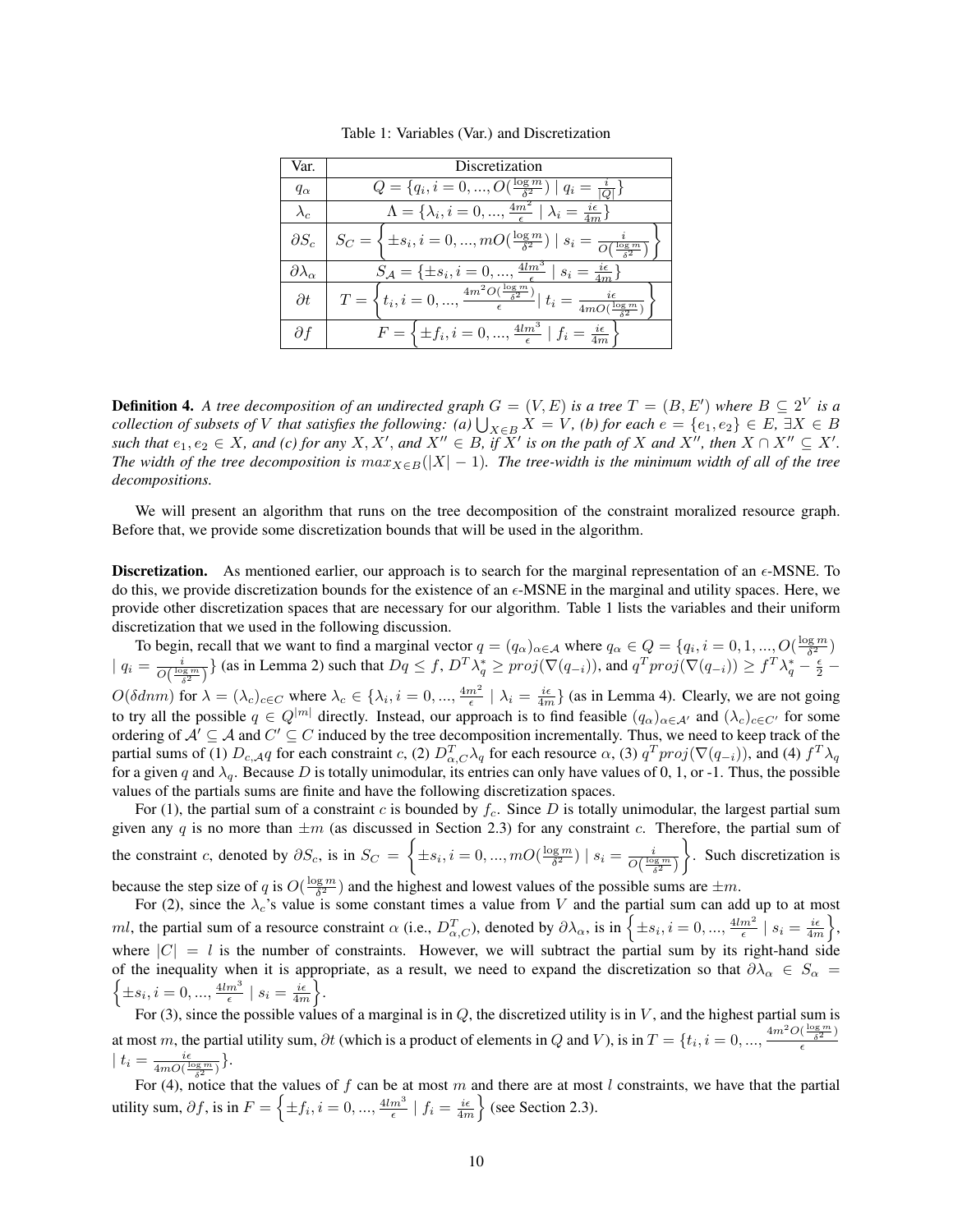Finally, to ensure we have a marginal vector of  $\epsilon$ -Nash equilibrium as in Lemma 3, we let  $\delta = O\left(\frac{\epsilon}{dmn}\right)$ .

The Message Passing Algorithm. Given the graph resulted from the tree decomposition of the constraint moralized graph and the discretization spaces, we provide a message passing algorithm that is an FPTAS when the tree decomposition has a bounded tree width and there is a polynomial number of constraints.

To begin, let  $T = (B, E)$  be the decomposed tree. It is clear that, for each  $X \in B$ , the node X consists of a set of resources and a set of constraints, denoted by  $A_X$  and  $C_X$ , respectively. From the moralization and the tree decomposition, for each  $\alpha \in A$ , there is an  $X \in B$  such that  $\nu(\alpha) \subseteq A_X$ . This allows us to compute the partial sum of the expected utility  $q_\alpha \cdot proj(\nabla(q_{\nu(\alpha)})_\alpha)$ . Because of that, we preprocess the tree and designate a node of X to compute the partial sum of the expected utility for each resource  $\alpha$  exactly once. Of course, the designated node X should contain the  $\nu(\alpha)$ . We let  $\mathcal{A}_X^* \subseteq A_X$  to denote the set of resources where we compute the expected utility at  $X \in B$ . Such preprocessing can be done using standard depth-first search or breath-first search.

For clarity, when first present the algorithm when the tree  $T$  is a line. Then, we show how we can generalize the algorithm to a tree. Without loss of generality, we assume all of the graphs/trees are connected, otherwise we can just form a new tree by joining the connected components together.

**The Line Case.** Suppose that the resulted tree decomposition is a line, say  $L = (B, E)$ . We relabel the nodes of L so that  $B = \{1, 2, ..., n\}$  where 1 is the leftmost node and n is the right most node. Thus, the edge set  $E = \{\{i, i+1\}, i =$  $1, ..., n - 1$  is the adjacent neighbors.

At a high level, the message passing algorithm has an upstream pass and a downstream pass. The upstream pass starts passing messages/tables sequentially from 1 to 2, 2 to 3, ...,  $n-1$  to n. After n has received the messages, the downstream pass begins and starts with n passing message to  $n-1$ ,  $n-1$  to  $n-2$ , so on and so forth until 1 received the message/table from 2, sequentially. The idea of the upstream pass is to keep track of the potential  $\epsilon$ -MSNE, and the goal of downstream pass is to construct a feasible  $\epsilon$ -MSNE.

**Upstream pass.** For each node  $i \in B$ , we construct a set  $f_i$  containing tuples of  $Q^{|A_i|} \times S_C^{|C_i|} \times \Lambda^{|C_i|} \times S_A^{|A_i|} \times T \times F$ based on  $M_{i-1\to i}$  which is the message  $i-1$  sends to i (which will be discussed below). More specifically,

$$
f_{i} = \{(q_{\alpha})_{\alpha \in A_{i}}, (\partial S_{c})_{c \in C_{i}}, (\lambda_{c})_{c \in C_{i}}, (\partial \lambda_{\alpha})_{\alpha \in A_{i}}, \partial t, \partial f) \in Q^{|\mathcal{A}_{i}|} \times S_{C}^{|\mathcal{C}_{i}|} \times \Lambda^{|\mathcal{C}_{i}|} \times S_{\mathcal{A}}^{|\mathcal{A}_{i}|} \times T \times F |
$$
\n
$$
\left[\partial t = \sum_{\alpha \in \mathcal{A}_{i}^{*}} q_{\alpha}proj(\nabla(q_{\nu(\alpha)})_{\alpha}) + \overline{\partial t}\right](1)
$$
\n
$$
\& \left[\forall c \in C_{i} \cap C_{i+1}, \partial S_{c} = D_{c,\mathcal{A}_{i}} \setminus A_{i+1} q_{\mathcal{A}_{i}} \setminus A_{i+1} + 1_{[c \in C_{i-1}]} \overline{\partial S_{c}}](2)\right]
$$
\n
$$
\& \left[\forall c \in C_{i} \setminus C_{i+1}, \partial S_{c} = D_{c,\mathcal{A}_{i}} q_{\mathcal{A}_{i}} + 1_{[c \in C_{i-1}]} \overline{\partial S_{c}}](3)\right]
$$
\n
$$
\& \left[\forall \alpha \in (\mathcal{A}_{i} \setminus \mathcal{A}_{i}^{*}) \cap \mathcal{A}_{i+1}, \partial \lambda_{\alpha} = D_{\alpha, C_{i}}^{T} \setminus C_{i+1} \lambda_{C_{i} \setminus C_{i+1}} + 1_{[\alpha \in A_{i-1}]} \overline{\partial \lambda_{\alpha}}\right](4)\right]
$$
\n
$$
\& \left[\forall \alpha \in (\mathcal{A}_{i} \setminus \mathcal{A}_{i}^{*}) \setminus A_{i+1}, \partial \lambda_{\alpha} = D_{\alpha, C_{i}}^{T} \setminus C_{i+1} \lambda_{C_{i} \setminus C_{i+1}} + 1_{[\alpha \in A_{i-1}]} \overline{\partial \lambda_{\alpha}} - \text{proj}(\nabla(q_{\nu(\alpha)})_{\alpha})\right](6)\right]
$$
\n
$$
\& \left[\forall \alpha \in \mathcal{A}_{i}^{*} \cap \mathcal{A}_{i+1}, \partial \lambda_{\alpha} = D_{\alpha, C_{i} \setminus C_{i+1}}^{T} \lambda_{C_{i} \
$$

where  $&$  denotes the regular "and" condition.

The (1) condition keeps track of the partial sums of the expected utilities of the resources in  $A_j^*$ ,  $j = 1$  to i-1, and add the expected utilities of resources in  $A_i^*$ . The (2) and (3) conditions accumulate the partial sum of the constraints in  $C_i$  (i.e., we are keeping track of the  $C_i$  constraints of D to ensure  $D_{C_i, A_i} q_{A_i} \leq f_{C_i}$ ). This boils down to two cases given a  $c \in C_i$ , either c appears in  $C_{i+1}$  (condition (2)) or c does not appear in  $C_{i+1}$  (condition (3)). If c appears in  $C_{i+1}$  (condition (2)), then we keep track of the partial sum of the resources together with c that will not appear in  $C_{i+1}$ , otherwise we will just include all of the resources in  $C_i$  if c doesn't appear in  $C_{i+1}$  (condition (3)) since c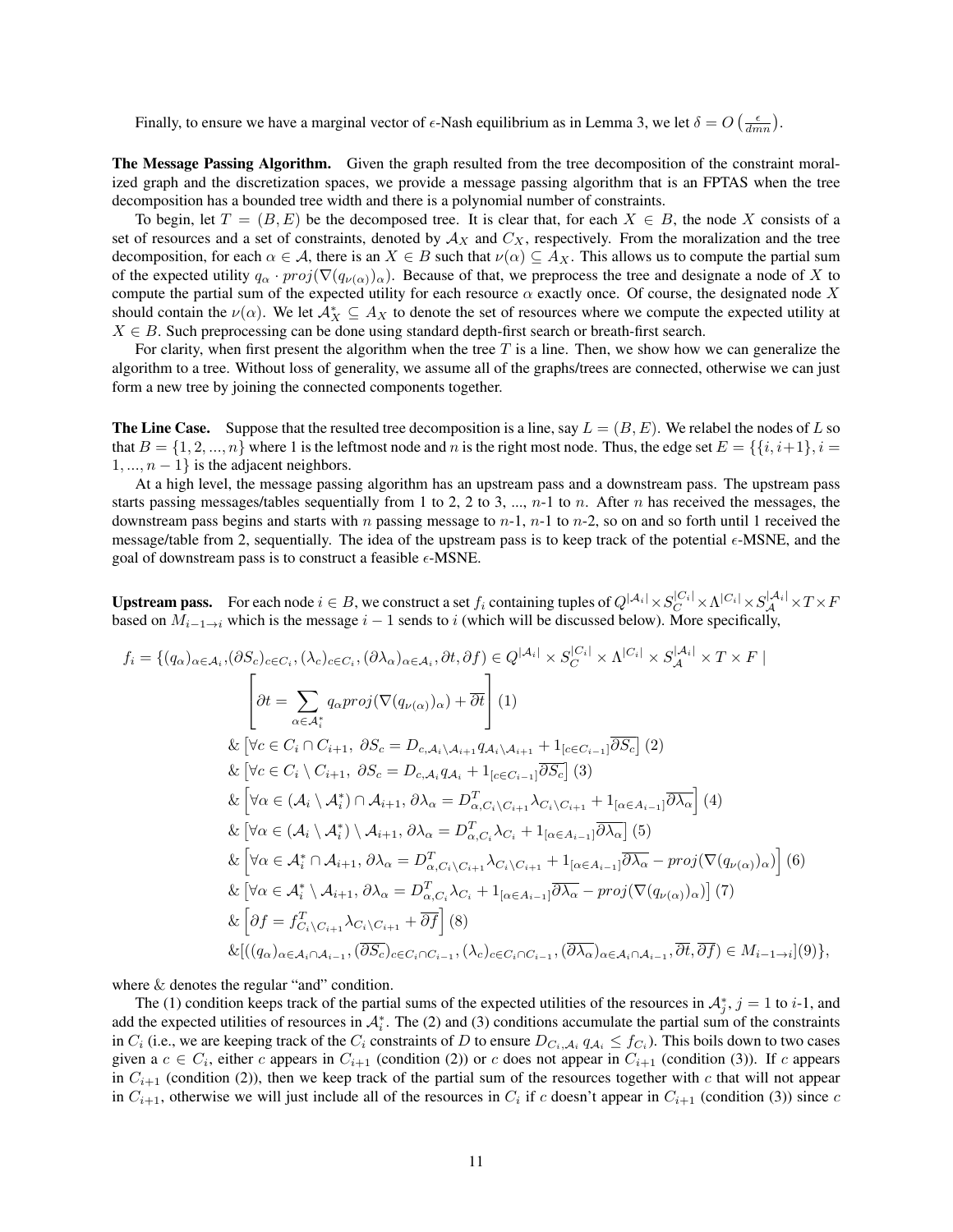will not appear again in the later nodes (due to the property of the tree decomposition). In either case, we need to the include the (possible) existing partial sum  $\overline{\partial S_c}$  for c that appears in the previous  $j = i - 1, ...$  nodes.

For conditions (4), (5), (6), and (7), they are similar to conditions (2) and (3) but instead, we want to keep track of partial sums of the dual constraints (i.e.,  $D_{\mathcal{A}_i,C_i}^T \lambda_{C_i} \geq \text{proj}(\nabla(q_{\nu(\mathcal{A}_i)})_{\mathcal{A}_i})$ ). Clearly, we can only compute the projected expected utility for the resources in  $\mathcal{A}_{i}^{*}$ . Therefore, we have cases (6) and (7) for which we can compute the expected utilities and cases (4) and (5) for which we cannot. For (4) and (5), we just want to keep track of the partial constraints of  $D_{\alpha,C_i}\lambda_{C_i}$ ; either we include all of the constraints in  $C_i$  in the partial sum (condition (5)) or the constraints that do not appear in  $C_{i+1}$ . For (6) and (7), this is similar except that we subtract from the projected expected utilities for  $\alpha$  in  $\mathcal{A}_i^*$ . The reason we are doing this is because we will not able to compute the projected expected utilities after this, therefore we subtract from the partial sum. In all of these cases, we need to include the existing partial sum of  $\alpha$ .

For condition (8), we keep track of the partial sum of  $f_{C_i}^T \lambda_{C_i}$ . We only need to add the partial sum for those constraints that will not appear again in the tree. Finally (9) ensures that our tuples are consistent with the messages that  $i - 1$  send to i. We observe that the resulting set  $f_i$  has cardinality bounded by  $poly(n, m, l, 1/\epsilon)$ , if the width of the tree decomposition is bounded by a constant.

**Message Table.** Given the set of tuples  $f_i$ , we are ready to discuss the message  $M_{i\to i+1}$  i sends to  $i+1$ . We first define and construct an auxiliary set  $M_{f_i}$  that will facilitate the constructing of the message and also make the downstream pass more clear.

$$
M_{f_i} = \{ (q_\alpha)_{\alpha \in \mathcal{A}_i}, (\partial S_c)_{c \in C_i}, (\lambda_c)_{c \in C_i}, (\partial \lambda_\alpha)_{\alpha \in \mathcal{A}_i}, \partial t, \partial f) \in f_i \mid
$$
  

$$
[\forall c \in C_i \setminus C_{i+1}, \ \partial S_c \le f_c] \& [\forall \alpha \in \mathcal{A}_i \setminus \mathcal{A}_{i+1}, \ \partial \lambda_\alpha \ge 0] \& [(i = n) \implies \partial t \ge \partial f - \epsilon] \},
$$

and the message from i to  $i + 1$  is

$$
M_{i \to i+1} = \{((q_{\alpha})_{\mathcal{A}_i \cap \mathcal{A}_{i+1}}, (\partial S_c)_{c \in C_i \cap C_{i+1}}, (\lambda_c)_{c \in C_i \cap C_{i+1}}, (\partial \lambda_{\alpha})_{\alpha \in \mathcal{A}_i \cap \mathcal{A}_{i+1}}, \partial t, \partial f) \mid
$$
  

$$
\exists ((q_{\alpha})_{\alpha \in \mathcal{A}_i}, (\partial S_c)_{c \in C_i}, (\lambda_c)_{c \in C_i}, (\partial \lambda_{\alpha})_{\alpha \in \mathcal{A}_i}, \partial t, \partial f) \in M_{f_i}\}.
$$

When  $i = 0$ ,  $C_0 = A_0 = C_{n+1} = A_{n+1} = \emptyset$  and  $M_{0 \to 1} = {\emptyset, \emptyset, \emptyset, \emptyset, 0, 0}$ . When  $i = n$ ,  $C_{n+1} = A_{n+1} = \emptyset$  and n does not send message from *n* to  $n + 1$  but still construct the table  $M_{f_n}$ .

Downstream Pass. Now that we have completed the upstream pass, we have enough information to construct an  $\epsilon$ -MSNE. We will do this by starting selecting partial  $\epsilon$ -MSNE for n, n-1, ..., 1, sequentially. In particular, given the selected partial  $\epsilon$ -MSNE at node i, i will send node  $i - 1$  the feasible strategies that  $i - 1$  should select to ensure  $\epsilon$ -MSNE. In particular, *i* will construct a return feasible set

$$
R_{i} = \{((q_{\alpha})_{\alpha \in \mathcal{A}_{i}}, (\partial S_{c})_{c \in C_{i}} \setminus C_{i+1}, (\overline{\partial S_{c}})_{c \in C_{i} \cap C_{i+1}}, (\lambda_{c})_{c \in C_{i}}, (\partial \lambda_{\alpha})_{\alpha \in \mathcal{A}_{i}} \setminus A_{i+1}, (\overline{\partial \lambda_{\alpha}})_{\alpha \in \mathcal{A}_{i} \cap \mathcal{A}_{i+1}}, \overline{\partial t}, \overline{\partial f}) \in M_{f_{i}} \mid
$$
  

$$
((q_{\alpha})_{\alpha \in \mathcal{A}_{i} \cap \mathcal{A}_{i+1}}, (\overline{\partial S_{c}})_{c \in C_{i} \cap C_{i+1}}, (\lambda_{c})_{c \in C_{i} \cap C_{i+1}}, (\overline{\partial \lambda_{\alpha}})_{\alpha \in \mathcal{A}_{i} \cap \mathcal{A}_{i+1}}, \overline{\partial t}, \overline{\partial f}) \in M_{f_{i}} \mid
$$
  

$$
\in R_{i+1 \to i}[(q_{\alpha})_{\alpha \in \mathcal{A}_{i+1}}, (\partial S_{c})_{c \in C_{i+1}}, (\lambda_{c})_{c \in C_{i+1}}, (\partial \lambda_{\alpha})_{\alpha \in \mathcal{A}_{i+1}}, \partial t, \partial f]\},
$$

and after selecting a tuple  $((q_\alpha)_{\alpha \in A_i}, (\partial S_c)_{c \in C_i}, (\lambda_c)_{c \in C_i}, (\partial \lambda_\alpha)_{\alpha \in A_i}, \partial t, \partial f) \in R_i$ , *i* send the following to  $i-1$ 

$$
R_{i \to i-1}[(q_{\alpha})_{\alpha \in A_i}, (\partial S_c)_{c \in C_i}, (\lambda_c)_{c \in C_i}, (\partial \lambda_{\alpha})_{\alpha \in A_i}, \partial t, \partial f] =
$$
  

$$
\{((q_{\alpha})_{A_i \cap A_{i-1}}, (\overline{\partial S_c})_{c \in C_i \cap C_{i-1}}, (\lambda_c)_{c \in C_i \cap C_{i-1}}, (\overline{\partial \lambda_{\alpha}})_{\alpha \in A_i \cap A_{i-1}}, \overline{\partial t}, \overline{\partial f}) \in M_{i-1 \to i} \mid
$$
  
the tuples satisfy conditions (1) - (8)}.

When  $i = n$ ,  $R_n = M_{f_n}$ . At each node i, i constructs  $R_i$  based on message from  $i + 1$ , selects a tuple from  $R_i$ , and send messages to  $i - 1$  based on the selected tuple.

Generalization to Trees. Our message-passing algorithm can be generalized easily to trees. It has been shown that given a tree decomposition, we can modify it in polynomial time to a *nice tree decomposition* with the same treewidth and a polynomial increase in the number of nodes, where each node of the nice tree has at most two children (say left and right). Thus, we can construct the sets  $f_i$ ,  $M_{f_i}$ ,  $M_{i\to parent}$ ,  $R_i$ ,  $R_{i\to left}$ , and  $R_{i\to right}$  based on the messages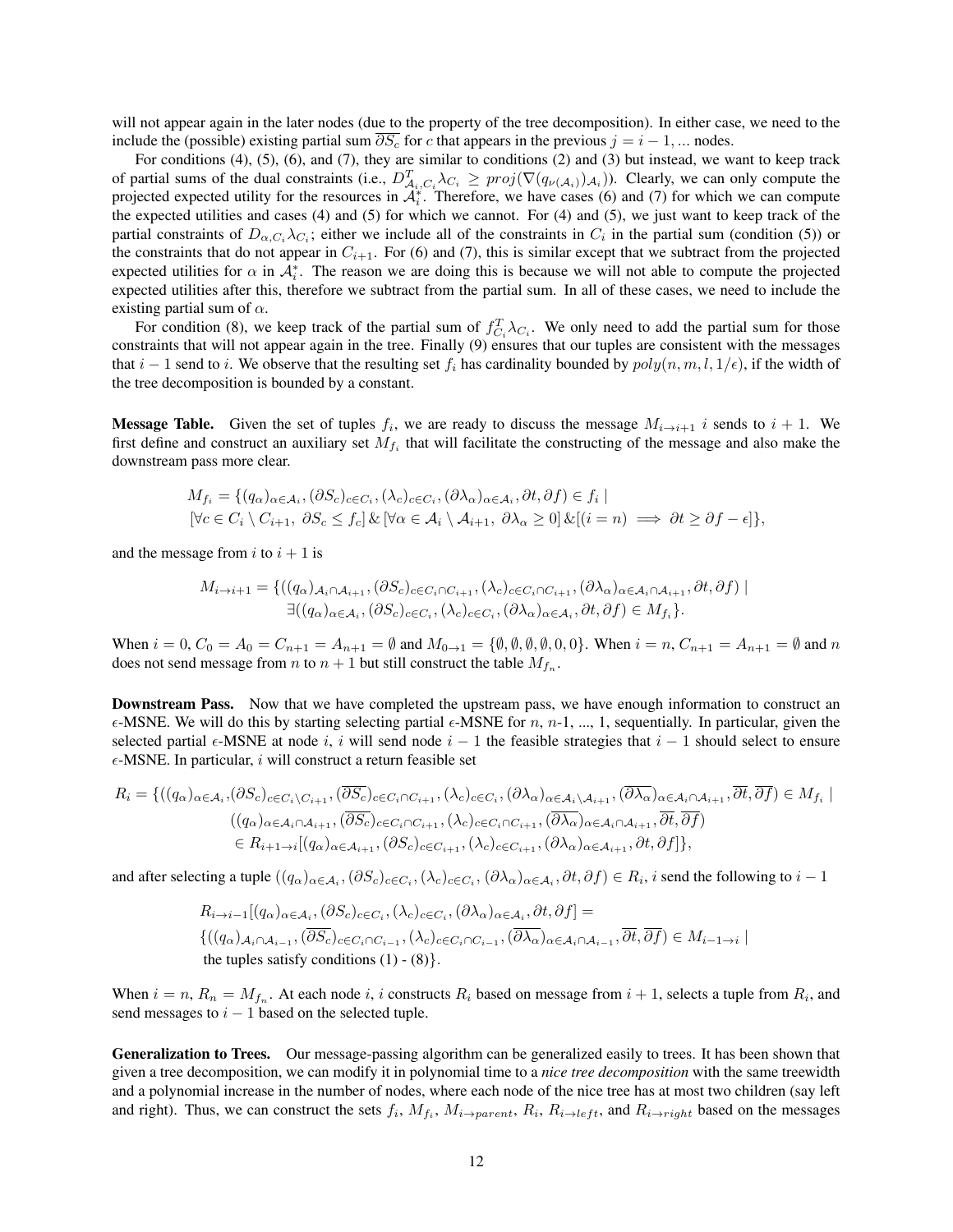from the two children, with only polynomial increase in the computation and space requirements. For the upstream pass, a node i with a left child and a right child will construct  $f_i$  based on the messages from its left child and right child. The equations (1)-(8) will include partial sums from the left and right children (as opposed to just based on  $i-1$ ) and  $i+1$  will be replaced by the parent of i. The tables  $M_{f_i}$  and  $M_{i\to parent}$  will be constructed the same way as before by replacing the index  $i + 1$  with the parent of i. For the downstream pass, the  $R_i$  can be constructed similarly using the message from the parent of i. The messages  $R_{i\to\nu}$  and  $R_{i\to\nu}$  right can be constructed the same way but based on the messages  $M_{left \rightarrow i}$  and  $M_{right \rightarrow i}$  that satisfy the conditions (1)-(8).

Theorem 1. *There is an FPTAS for computing MSNE in RGGs whose constraint moralized resource graphs have* bounded tree width. In particular, the algorithm finds an  $\epsilon$ -MSNE in time  $poly(n, m, l, \frac{1}{\epsilon})$ .

*Proof.* (Again, we present the proof for the line case for notational clarity. The arguments for the tree case is the same.) To prove that our message-passing algorithm is an FPTAS, we need to show the downstream pass/assignment provides an  $\epsilon$ -MSNE and the algorithm runs in poly $(n, m, l, \frac{1}{\epsilon})$ .

We begin to show the selected tuples of the nodes form an  $\epsilon$ -MSNE. We let

$$
((q^i_{\alpha})_{\alpha\in\mathcal{A}_i},(\partial S^i_c)_{c\in C_i},(\lambda^i_c)_{c\in C_i},(\partial \lambda^i_{\alpha})_{\alpha\in\mathcal{A}_i},\partial t^i,\partial f^i)
$$

to be the selected tuples by each node i. For clarity, we use the superscript i to specify the selected tuple of node i. By construction, for each node i, if  $\alpha \in A_i \cap A_{i-1}$  and  $c \in C_i \cap C_{i-1}$ ,  $q_\alpha^i = q_\alpha^{i-1}$  and  $\lambda_c^i = \lambda_c^{i-1}$ , respectively. This construction allows us to maintain consistency in the assignment.

Given these tuples, we need to show that (1)  $Dq \le f$ , (2)  $D^T\lambda \ge proj(\nabla(q_{-i}))$ , and (3)  $\sum_{\alpha \in A} q_\alpha proj(\nabla(q_{-i})_\alpha) \ge$  $f^T \lambda - \epsilon$ .

(1) For each constraint  $c \in C$ , let  $s_c \in [n]$  and  $t_c \in [n]$  ( $s_c \leq t_c$ ) be the indices of the nodes in which c appears first and last in the tree decomposition, respectively. From the properties of the tree decomposition, c must appear in the nodes of the paths from  $X_{s_c}$  to  $X_{t_c}$ . Thus, we have

$$
f_c \geq \partial S_c^{t_c} = D_{c,\mathcal{A}_{t_c}} q_{\mathcal{A}_{t_c}}^{t_c} + 1_{[c \in C_{t_c-1}]} \partial S_c^{t_c-1}
$$
  
= 
$$
D_{c,\mathcal{A}_{t_c}} q_{\mathcal{A}_{t_c}}^{t_c} + \sum_{i=s_c}^{t_c-1} D_{c,\mathcal{A}_i \setminus \mathcal{A}_{i+1}} q_{\mathcal{A}_i \setminus \mathcal{A}_{i+1}}^i = D_c q,
$$

where the first inequality is by construction in which  $t_c$  selects a tuple with a feasible  $f_c \geq \partial S_c^{t_c}$  from  $R_{t_c}$ , the first equality is from our construction where  $\partial S_c^{t_c}$  is its current sum plus the previous partial sum, the second equality is from decomposing each partial sum term, and the last equality is by the property of the tree decomposition of our moralized constraint graph where the resources (and their  $q'_\alpha s$ ) in the constraint c must be in one of the nodes from the path of  $s_c$  to  $t_c$ .

(2) We can use a similar arguments as in (1) to show that  $\lambda$  is feasible. For each resource  $\alpha \in A$ , let  $s_{\alpha} \in [n]$ ,  $a^*_{\alpha} \in [n]$ , and  $t_{\alpha} \in [n]$  to be the indices of the nodes in which  $\alpha$  appears first, designated to compute its expected utility, and last in the tree decomposition, respectively. It is not hard to see that  $s_\alpha \le a^*_\alpha \le t_\alpha$  and  $\alpha$  appears in the path from  $X_{s_\alpha}$  to  $X_{t_\alpha}$ . Thus, we have

$$
0 \leq \partial \lambda_{\alpha}^{t_{\alpha}} = D_{\alpha,C_{t_{\alpha}}}^{T} \lambda_{C_{t_{\alpha}}}^{t_{\alpha}} + 1_{[\alpha \in A_{t_{\alpha}-1}]} \partial \lambda_{\alpha}^{t_{\alpha}-1} - 1_{[a_{\alpha}^{*}=t_{\alpha}]} q_{\alpha}^{a_{\alpha}^{*}} proj(\nabla(q_{\nu(\alpha)}^{a_{\alpha}^{*}})_{\alpha})
$$
\n
$$
= \sum_{i=a_{\alpha}^{*}+1}^{t_{\alpha}-1} D_{\alpha,C_{i}}^{T} C_{i_{i+1}} \lambda_{C_{i}}^{i_{i}} C_{i_{i+1}} + 1_{[a_{\alpha}^{*}\neq t_{\alpha}]} D_{\alpha,C_{\alpha_{\alpha}}^{*}}^{T} C_{a_{\alpha}^{*}+1} \lambda_{C_{a_{\alpha}}^{*}}^{a_{\alpha}^{*}} C_{a_{\alpha}^{*}+1} - q_{\alpha}^{a_{\alpha}^{*}} proj(\nabla(q_{\nu(\alpha)}^{a_{\alpha}^{*}})_{\alpha})
$$
\n
$$
+ \sum_{i=s_{c}}^{a_{\alpha}^{*}-1} D_{\alpha,C_{i}}^{T} C_{i_{i+1}} \lambda_{C_{i}}^{i_{i}} C_{i_{i+1}} + D_{\alpha,C_{t_{\alpha}}}^{T} \lambda_{C_{i}}^{t_{\alpha}}
$$
\n
$$
= \sum_{i=s_{\alpha}}^{t_{\alpha}-1} 1_{[i\neq a_{\alpha}^{*} \text{ or } i=a_{\alpha}^{*}\neq t_{\alpha}]} D_{\alpha,C_{i}}^{T} C_{i_{i+1}} \lambda_{C_{i}}^{i_{i}} C_{i_{i+1}} + D_{\alpha,C_{t_{\alpha}}}^{T} \lambda_{C_{t_{\alpha}}}^{t_{\alpha}} - q_{\alpha}^{a_{\alpha}^{*}} proj(\nabla(q_{\nu(\alpha)}^{a_{\alpha}^{*}})_{\alpha}) = D_{\alpha}^{T} \lambda - q_{\alpha}^{a_{\alpha}^{*}} proj(\nabla(q_{\nu(\alpha)}^{a_{\alpha}^{*}})_{\alpha}),
$$

where the first inequality is by construction in which  $t_{\alpha}$  selects a tuple with a feasible  $0 \leq \partial \lambda_{\alpha}^{t_{\alpha}}$  from  $R_{t_{\alpha}}$ , the first equality is from decomposing each partial sum term, the second equality is from combining the sums, and the third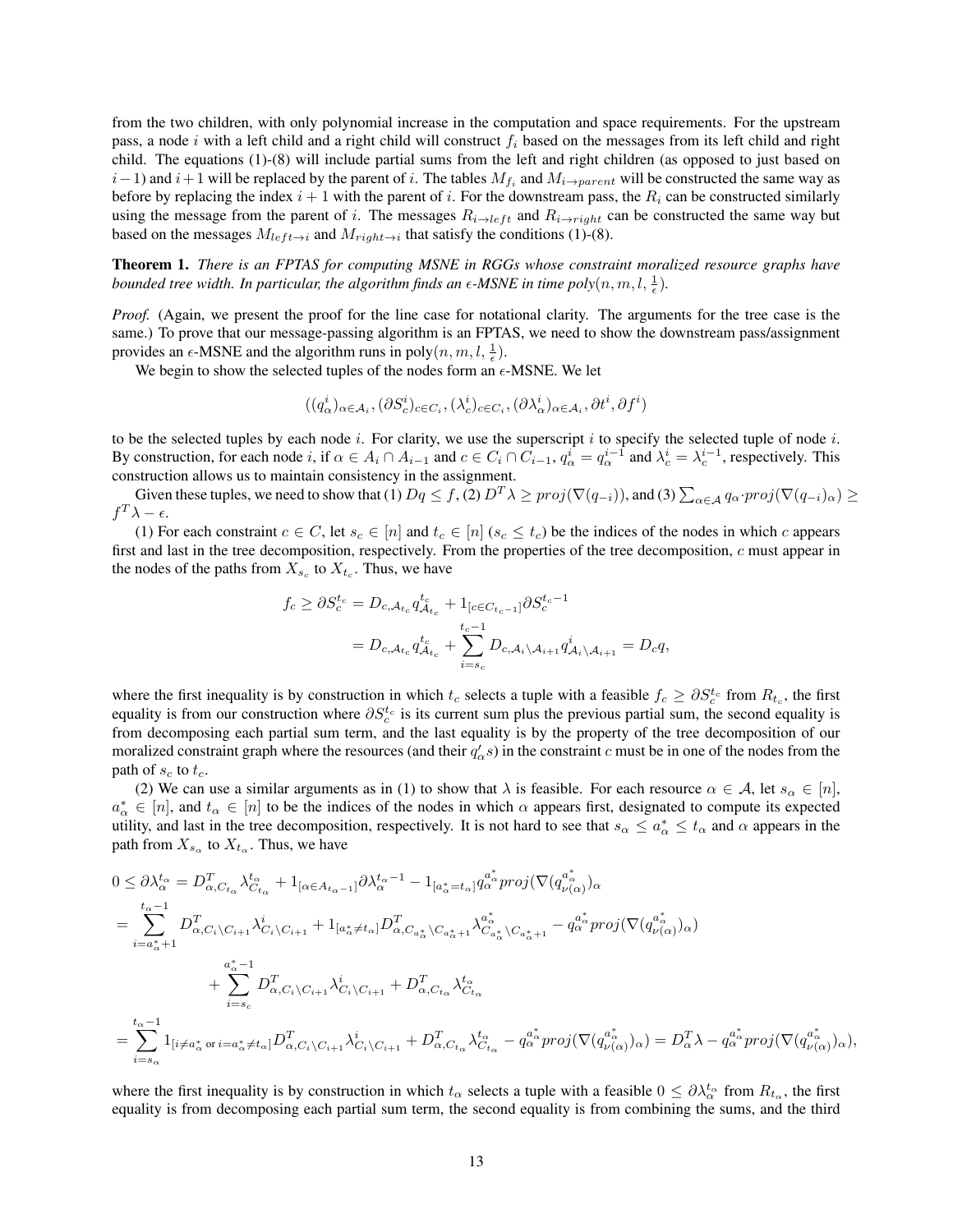equality is by the property of the tree decomposition of our moralized constraint graph where the constraints (and their  $\lambda_c$ s) in the resource  $\alpha$  must be in one of the nodes from the path of  $s_\alpha$  to  $t_\alpha$ . If  $a_\alpha^* = t_\alpha$  or  $a_\alpha^* = s_\alpha$ , then the corresponding sum is zero.

Now, we need to argue (3). From  $R_n$ , we select a tuple such that  $\partial t^n \geq \partial f^n - \epsilon$ . Expanding,

$$
\partial t^{n} = \sum_{\alpha \in A_{n}^{*}} q_{\alpha} \text{proj}(\nabla(q_{\nu(\alpha)})_{\alpha}) + \partial t^{n-1} = \sum_{\alpha \in \mathcal{A}} q_{\alpha} \text{proj}(\nabla(q_{\nu(\alpha)})_{\alpha}),
$$
  

$$
\partial f^{n} = f_{C_{n}}^{T} \lambda_{C_{n}}^{n} + \partial f^{n-1} = \sum_{i=1}^{n-1} f_{C_{i} \setminus C_{i+1}}^{T} \lambda_{C_{i} \setminus C_{i+1}}^{i} + f_{C_{n}}^{T} \lambda_{C_{n}} = f^{T} \lambda,
$$

which proves  $(3)$ .

Finally, the running time of the algorithm can be reasoned as follows. The size of  $f_i$ ,  $R_i$ ,  $M_{i\to i+1}$ , and  $R_{i\to i-1}$  is at most poly $(n, m, l, \frac{1}{\epsilon})$  when the treewidth is bounded, and it takes poly $(n, m, l, \frac{1}{\epsilon})$  time to construct.  $\Box$ 

#### 3.4.4 RGGs with Constant Number of Player Types

So far, we have been discussing the case where the players have the same (single) type (i.e., polytope). In fact, we can generalize our message passing algorithms to cases where the players have a constant number of types.

**Definition 5.** An RGG,  $\Gamma = (N, \mathcal{A}, \{S_i\}_{i=1}^n, G, \{u^\alpha\}_{\alpha \in \mathcal{A}})$ , is k-symmetric if and only if the players are partitioned *into* k classes, and for any player *i* in class  $j \in \{1, ..., k\}$ ,  $D_i = D^j$ ,  $f_i = f^j$  for some  $D^j \in \mathbb{Z}^{l_i^j \times |\mathcal{A}|}$  and  $f^j \in \mathbb{Z}^{l_i^j}$ (and therefore  $S_i = S^j$ , and  $P_i = P^j$ ).

Proposition 5. *For every* k*-symmetric multilinear RGGs, there is a* k*-symmetric Nash equilibrium in which every player in the same class plays the same strategy.*

It can be verified our results (Lemmas 2, 3, and 4) and tools (constrained moralized resource graph and messagepassing algorithm) for computing symmetric approximate MSNE in symmetric multilinear RGGs can be used to compute k-symmetric approximate MSNE in k-symmetric multilinear RGGs by considering k different symmetric strategies for the k classes of players.

More specifically, we construct the constrained moralized resource graph from the resources and the constraints from the polytopes of the k-classes and perform a tree decomposition (with bounded treewidth) on the resulting graph. In the construction of tables/sets for each node i in the tree decomposition, we need to keep track of  $(q^j_\alpha)_{\alpha \in A_i}$ ,  $(\partial S_c)_{c \in C_i^j}, (\lambda_c)_{c \in C_i^j}, (\partial \lambda_{\alpha}^j)_{\alpha \in A_i}, \partial t^j$ , and  $\partial f^j$  for each class  $j = 1, ..., k$ . This results in running time and table size exponential in  $k$  and the treewidth.

Proposition 6. *There is an FPTAS for computing a* k*-symmetric Nash equilibrium in a* k*-symmetric RGG whose constraint moralized resource graph has constant treewidth, when* k *is a constant.*

# 4 Applications to Specific Game Classes

Many classes of games studied previously can be captured and modeled using mulitlinear RGGs. These include security games, congestion games, and bilinear games. Below we will show how our algorithmic results can be applied to compute approximate Nash equilibrium in these games.

# 4.1 Security Games

In a typical security game [29] between a defender (d) and an attacker (a), there is a set  $T$  of targets, the defender can only protect  $m$  of the targets and attacker can attack one target. The defender and attacker's utilities depend on whether the attacked target is covered. One thus only need to store 4 numbers per target, for both players' utilities when that target is attacked and covered and when it is attacked and not covered.

We can represent security games as RGGs. For each target  $t \in T$ , we have a resource node  $a_t$  for the attacker and two resource nodes  $b_{0t}$  and  $b_{1t}$  for the defender. Let  $\mathcal{A} = \bigcup_{t \in T} \{a_t, b_{0t}, b_{1t}\}$  be the set of resource nodes. Then, the strategy set of the attacker is  $S_a = \{x \in \{0,1\}^{3|T|} \mid \sum_{a_t} x_{a_t} = 1, x_{b_{0t}} = x_{b_{1t}} = 0 \forall t \in T\}$ . For the defender,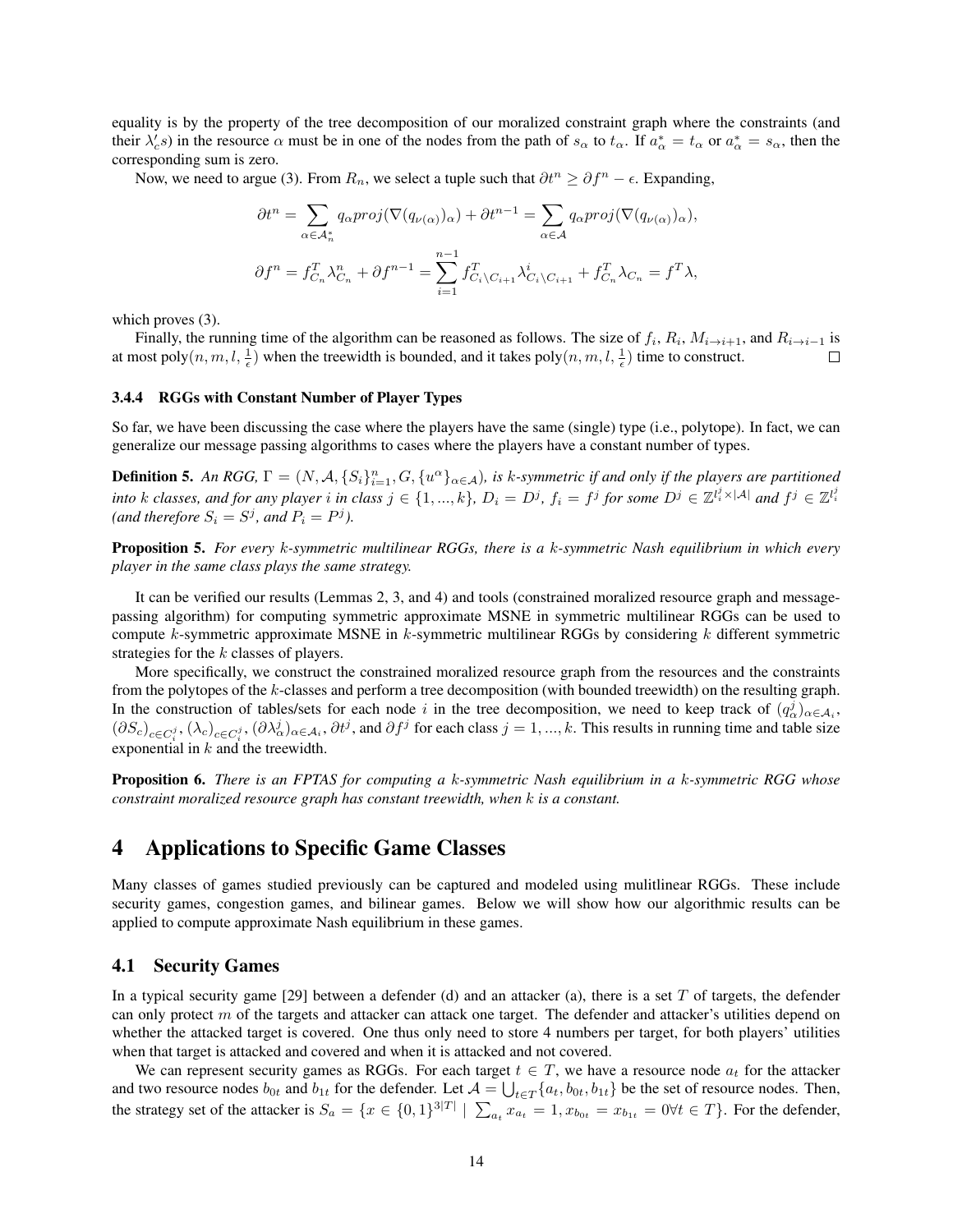

Figure 1: T-target Security Games. (a) RGG representation of Security Games, (b) Constraint Moralized Resource Graph, and (c) a tree decomposition of the Constraint Moralized Resource Graph. Note that the unary constraints are not shown in (b) and (c)

we construct a constraint matrix  $D_b$  of size  $2|T| + 1$  by  $3|T|$ . In particular, the first row of  $D_b$  is  $d_b = (d_{b\alpha})_{\alpha \in A}$ where  $d_{b\alpha} = 1$  at  $\alpha = b_{1t}$  for every  $t \in T$ ; and then for each  $t \in T$ , there is a row of  $d_t = (d_{t\alpha})_{\alpha \in A}$  such that  $d_{t\alpha} = 1$  only at  $b_{0t}$  and  $b_{1t}$  and a row of  $d_t = (d_{t\alpha})_{\alpha \in A}$  such that  $d_{t\alpha} = 1$  only at  $a_t$ . Thus, the strategy set of a defender is  $S_b = \{x \in \{0,1\}^{3|T|} \mid D_b x = (m, 1, ..., 1, 0, ..., 0)^T\}$ . In other words, the constraint matrix ensures that the defender can protect m targets and can either protect a target or not protect a target (but never both). Figure  $1(a)$ illustrates the resource graph. This graph is constructed so that for every  $t \in T$ , there is an edge from  $b_{1t}$  to  $a_t$ , an edge from  $a_t$  to  $b_{1t}$ , and an edge from  $a_t$  to  $b_{0t}$ . The utilities of  $u^{a_t}$ ,  $u^{b_{1t}}$ , and  $u^{b_{0t}}$ , can be defined appropriately for each target  $t \in T$ . In particular, given a strategy of the attacker  $s_a \in S_a$  and a strategy of the defender  $s_d \in S_d$ ,  $u_a(s_a, s_d) = \sum_{a_t} s_{a,a_t} u^{a_t}(s_{d,b_{0t}})$  and  $u_d(s_d, s_a) = \sum_{b_{0t}} s_{d,b_{0t}} u^{b_{0t}}(s_{a,a_t}) + \sum_{b_{1t}} s_{d,b_{1t}} s_{d,b_{1t}} u^{b_{1t}}(s_{a,a_t})$ . It is not hard to see that the constraint matrices of the attacker and the defender are totally unimodular, and the strategies of the players satisfy condition (b) of Proposition 1.

Given the RGG representation of the security game, we can proceed to construct its moralized constraint resource graph, as shown in Figure 1(b). We then can perform a tree decomposition of the moralized constraint resource graph. We provide a tree decomposition in Figure 1(c). For any number of targets, each node of this tree decomposition has six nodes of the moralized constraint resource graph plus the three missing unary constraint nodes, and therefore has width eight. Since we have only two classes of players (an attacker and a defender) and constant treewidth, our message passing algorithm yields an FPTAS to computing an approximate Nash equilibrium in this games.

Moreover, our result holds for more general classes of security games in which the attacker can have any number of attacks, arbitrary strategy constraints for the attacker and defender as long as their constraint matrices are totally unimodular and the treewidth of the moralized constraint resource graph is bounded.

Proposition 7. *Given a security game, if the strategy constraint matrices for the attacker and defender are totally unimodular, and treewidth of the moralized constraint resource graph is bounded, there is an FPTAS for computing MSNE.*

Example 1. *Consider a security game as defined above, but with a more complex attacker strategy space. In particular the targets correspond to edges in a network with a source and a destination, and the attacker can choose a path from source to destination, thereby attacking all edges on the path chosen. It is known that the set of valid paths can be encoded compactly as linear constraints with a totally unimodular constraint matrix. If the network has constant treewidth, the constraint moralized resource graph also has constant treewidth, and Proposition 7 applies.*

# 4.2 Congestion Games

Congestion games model the situation in which there is a set of resources, and each player selects a subset of resources. The cost of using a resource depends on the total number of agents using it. As such, the agent's goal is to select a subset of resources that minimizes the total cost. More specifically, we have a set of player  $N$  and a set of resources R. The pure-strategy set of player i is  $S_i$ , and each  $s_i \in S_i$  is represented by a binary vector of size |R|.

Each resource in the congestion game corresponds to a resource node in the RGG representation. The resource graph contains only self-edges. Each pure strategy is a subset of resources; in the RGG this is represented as an indicator vector  $s_i$  for the subset. For each player i,  $S_i = P_i \cap \{0,1\}^{|R|}$  where  $P_i = \{x \in \mathbb{R}^{|R|} \mid D_i x \leq f_i\}$  is the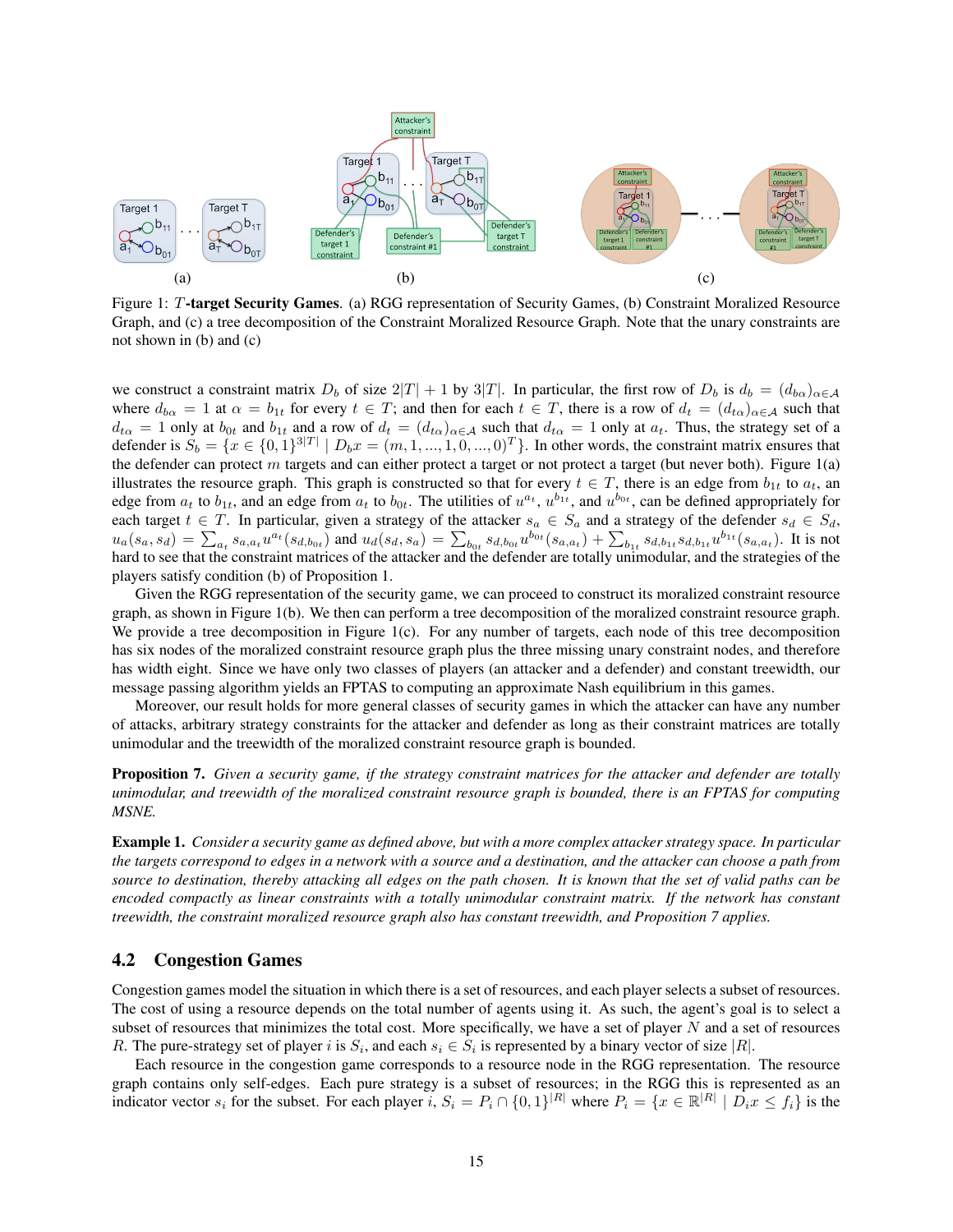convex hull of the set of pure strategies  $S_i$ . The utility  $u^r$  of a resource corresponds to the congestion cost function for resource  $r \in R$ .

When the constraint matrix  $D_i$  of  $P_i$  of each player i is totally unimodular, then we have totally unimodular congestion games [4, 10], which have been introduced and studied recently. The totally unimodular congestion games include network congestion games. Indeed, our result applies to this type of congestion games and generalized the results of [4]. In particular, their FPTAS to compute an approximate MSNE for totally unimodular congestion games requires each resource to only be involved in a constant number of constraints and each constraint can only involve a small/bounded number of resources. Our result lifts these restrictions and applies as long as the treewidth of the moralized constraint graph is bounded.

Proposition 8. *Given a totally unimodular congestion game with* k *player types where the strategy constraint matrices for the* k *player types are totally unimodular, if the treewidth of the moralized constraint resource graph is bounded, there is an FPTAS for computing* k*-symmetric MSNE for constant* k*.*

Example 2 (Network Congestion). *Consider network congestion games [11], where resources correspond to edges in a network, and each player chooses a path from a source to a destination in the network. [4] provided an FPTAS when the network has constant treewidth and constant degree. Our result provides an FPTAS when the network has constant treewidth, without restriction on the degree.*

Example 3 (Security Game with Multiple Attackers). *Consider the following generalization to security games, now with* n<sup>a</sup> *attackers. Each attacker can attack* K *targets. Payoffs for defender and attackers are sums of contributions from each target, which depend on (a) the number of attackers choosing to attack that target, and (b) whether defender protects that target. The attackers are interchangeable so this is a 2-symmetric game. This game combines the utility structure of congestion games (among the attackers) and security games (between defender and attackers). The RGG representation has resource graph similar to Figure 1(a), except now there are self-loops on each attacker node*  $a_t$  *for each target. It can be verified that Assumption 2 remains satisfied, and Figure 1(c) remains a tree decomposition for the new constraint moralized resource graph. Thus our result applies to yield an FPTAS.*

## 4.3 Bilinear Games

A bilinear game [12] is played between two players 1 and 2. The strategy spaces of the players are described using compact polytopes where  $X = \{x \in \mathbb{R}^M \mid Ex = e, x \ge 0\}$  is player 1's strategy space and  $Y = \{y \in \mathbb{R}^N \mid Fy = 0\}$  $f, y \ge 0$  is player 2's strategy space for some  $E \in \mathbb{R}^{k_1 \times M}$  and  $e \in \mathbb{R}^{k_1}$  and  $F \in \mathbb{R}^{k_2 \times N}$  and  $f \in \mathbb{R}^{k_2}$ . Player 1 and player 2 have payoff matrices  $A \in \mathbb{R}^{M \times N}$  and  $B \in \mathbb{R}^{M \times N}$ , respectively, describing their payoffs when the players play the actions in X and Y. In particular, given (pure) strategies  $x \in X$  and  $y \in Y$ ,  $u_1(x, y) = x^T A y$  and  $u_2(y,x) = x^T B y.$ 

It turns out that we can represent a variant of bilinear games using multilinear RGGs and compute approximate MSNE using our message passing algorithm efficiently when the resource graphs of the bilinear games have bounded treewidth.

#### 4.3.1 RGG Representations of a Large Class of Bilinear Games

Notice that in the general definition of bilinear games, the polytopes of the players are not restricted to the extreme points of 0 and 1. Here, we consider the case in which the polytopes of the players are (binary) integer vectors as in the definition of RGGs, and when the matrices  $E$  and  $F$  are totally unimodular. For the RGG representation, we create the games with  $M + N$  resources. In particular, player 1's polytopal strategy space is  $S_1 = \{x \in$  $[0, 1]^{M+N}$  $\left[\frac{E_{k_1\times M}|\mathbf{0}_{k_1\times N}}{\mathbf{0}_{N\times M}|I_{N\times N}}\right]x = [e|\mathbf{0}_{1\times N}]\}\cap \{0,1\}^{M+N}$ , player 2's polytopal strategy space is  $S_2 = \{y \in \mathbb{R}^N\}$  $[0,1]^{N+M}$   $\left[\frac{F_{k_2\times N}|\mathbf{0}_{k_2\times M}}{\mathbf{0}_{M\times N}|I_{M\times M}}\right]$   $y = [f|\mathbf{0}_{1\times M}]\}\cap \{0,1\}^{N+M}$  where *I* is the identity matrix and **0** is the all zero matrix, and these constraint matrices are totally unimodular if E and F are totally unimodular. Let  $R = \{r_1, ..., r_M\}$  and  $C = \{c_1, ..., c_N\}$  denote the columns and the rows of the payoff matrices A and B, respectively.

The resource graph is a bipartite graph  $G = (R \cup C, E_A \cup E_B)$  where  $E_A = \{(c, r) \in C \times R \mid A_{c,r} \neq 0\}$  and  $E_B = \{(r, c) \in R \times C \mid B_{r,c} \neq 0\}$  are edge sets specifying the payoff contributions of the entries in the matrices. For each resource  $r_i \in R$  and any strategy  $s_2 \in S_2$ ,  $u^{r_i}(c^{r_i}) = \sum_{c_j \in Pa(r_i)} s_{2,c_j} A_{i,j}$ , and for each resource  $c_i \in C$ and any strategy  $s_1 \in S_1$ ,  $u^{c_i}(c^{c_i}) = \sum_{r_j \in Pa(c_i)} s_{1,r_j} B_{j,i}$ . It is also easy to see that the RGG representation satisfies condition 1(b) of Proposition 1.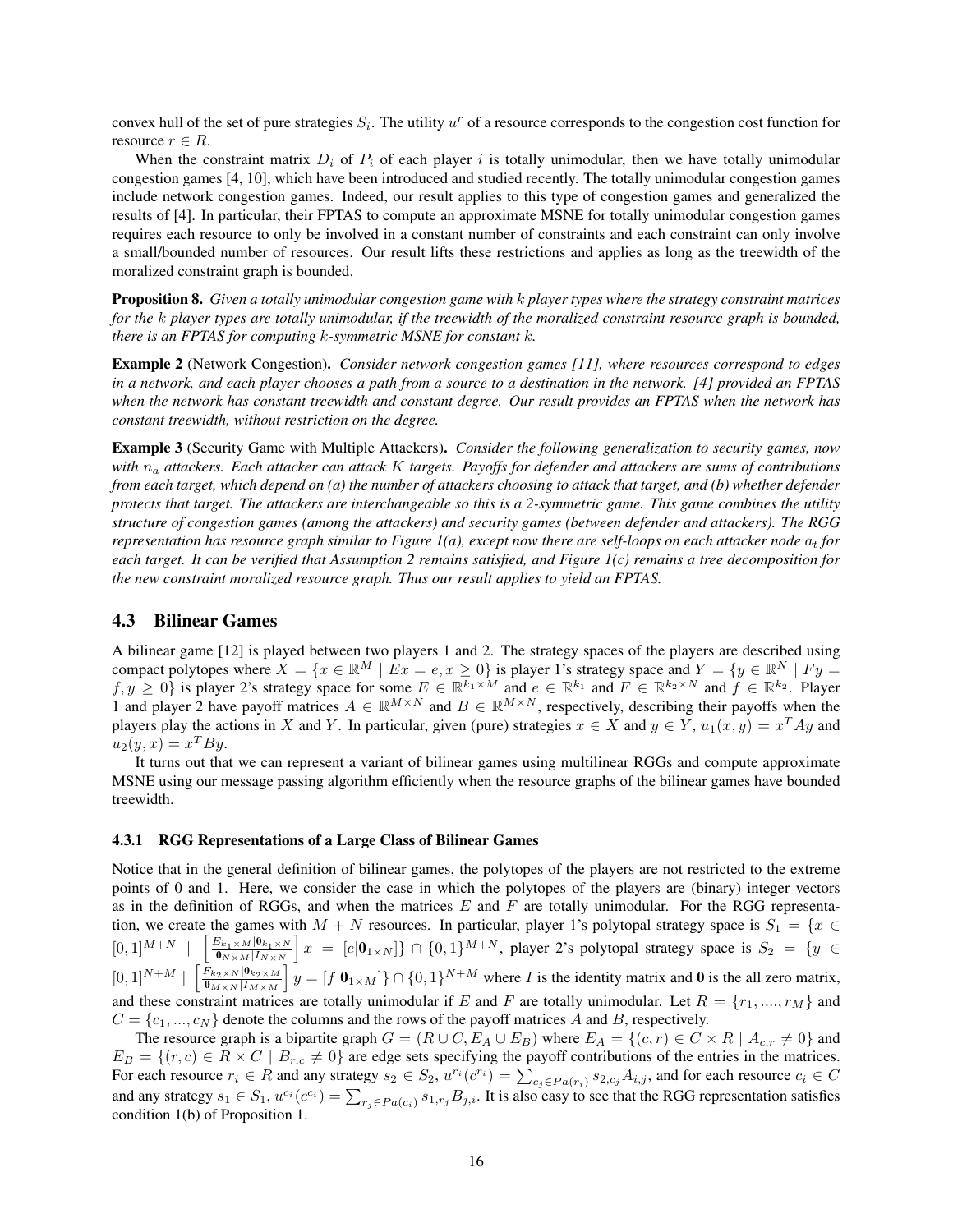Clearly, if we follow our earlier step and construct the constraint moralized graph, we can apply our algorithm directly if the graph has bounded treewidth.

# Proposition 9. *Given a bilinear game, if the strategy constraint matrices for both players are totally unimodular, and treewidth of the moralized constraint resource graph is bounded, there is an FPTAS for computing MSNE.*

In fact, we can do better for bilinear games, and we do not need to moralize the resource graph at all. Moreover, we can perform a tree decomposition on a variant of the (undirected) resource graph and obtain an FPTAS to compute MSNE.

# Theorem 2. *Given a bilinear game, if the strategy constraint matrices for both players are totally unimodular, and treewidth of the constraint resource graph (without moralization) is bounded, there is an FPTAS for computing MSNE.*

*Proof.* (Sketch) First, we define a different but utility equivalence RGGs  $\overline{G}$  of the original RGGs  $G$  with more constraints and resources. In particular,  $\overline{G} = (R \cup C \cup \overline{R} \cup \overline{C}, \overline{E}_A \cup \overline{E}_B)$  where  $\overline{R} = \{r_{ij}, j \in Pa(r_i) \mid \forall r_i \in R\}$ ,  $\overline{C} = \{c_{ij}, j \in Pa(c_i) \mid \forall c_i \in C\}, \overline{E}_A = \{(c_i, r_{jc_i}) \mid \forall (c_i, r_j) \in E_A\}, \text{ and } \overline{E}_B = \{(r_i, c_{jr_i}) \mid \forall (r_i, c_j) \in E_A\}$ where  $Pa(i)$  is the set of parents of node i under the graph G. We need to extend the strategies of the players to include the added resources  $\overline{R}$  and  $\overline{C}$ . In particular, to construct the polytopes for the new strategies  $\overline{S}_1$  and  $\overline{S}_2$ , we need to (1) extend the size of dimensional of the polytopes  $S_1$  and  $S_2$  to  $|R| + |C| + |\overline{R}| + |\overline{C}| \leq M + N + d_{max}(M + N) =$  $(d_{max} + 1)(M + N)$  with bounded degree  $d_{max}$  of the original graph, (2) add in the unary constraints to  $\overline{S}_1$  and  $\overline{S}_2$  so that player 1 and player 2 do not use the resources in  $\overline{C}$  and  $\overline{R}$ , respectively, and (3) add (binary) constraints to ensure that, for each  $r_i \in R$ ,  $r_i$  is used together with each  $r_{ic_j} \in \overline{R}$  for  $c_j \in Pa(r_i)$  and for each  $c_i \in C$ ,  $c_i$  is used together with each  $c_{ir_j} \in \overline{C}$  for  $r_j \in Pa(c_i)$ . For resource  $\alpha \in R \cup C$  and for any strategy,  $\overline{u}^{\alpha} = 0$  since  $\alpha$  does not depend on any other resources directly. For resource  $r_{ic_j} \in \overline{R}$  and  $\overline{s}_2 \in \overline{S}_2$ ,  $\overline{u}^{r_{ic_j}}(\overline{s}_{2,c_j}) = \overline{s}_{2,c_j} A_{i,j}$ . For resource  $c_{ir_j} \in \overline{C}$ and  $\overline{s}_1 \in \overline{S}_1$ ,  $\overline{u}^{c_{irj}}(\overline{s}_{1,r_j}) = \overline{s}_{1,r_j} B_{j,i}$ .

Next, we show that we can map any strategy of the original game to the strategy of the new games and vice versa such that they have the same payoffs. Given  $s_1 \in S_1$  and  $s_2 \in S_2$ , we construct  $\overline{s}_1 \in \overline{S}_1$  so that  $\overline{s}_{1r_i} = 1$  if  $s_{1r_i} = 1$ for all  $r_i \in R$  and  $\overline{s_{1r_{ic_j}}} = 1$  if  $s_{1r_i} = 1$  for all  $r_{ic_j} \in \overline{R}$  and  $c_j \in Pa(r_i)$  and  $\overline{s}_{2c_i} = 1$  if  $s_{2c_i} = 1$  for all  $c_i \in C$  and  $\overline{s}_{2c_{ir_j}} = 1$  if  $s_{2c_i} = 1$  for all  $c_{ir_j} \in C$  and  $r_j \in Pa(c_i)$  (all other entries are zero). The utility of player 1 is

$$
\overline{u}_{1}(\overline{s}_{1}, \overline{s}_{2}) = \sum_{r_{i} \in R} (\overline{s}_{1r_{i}} \overline{u}^{r_{i}} + \sum_{c_{j} \in Pa(r_{i})} \overline{s}_{1r_{ic_{j}}} \overline{u}^{r_{ic_{j}}}(c^{r_{ic_{j}}}))
$$
\n
$$
= \sum_{r_{i} \in R} (\overline{s}_{1r_{i}} \overline{u}^{r_{i}} + \sum_{c_{j} \in Pa(r_{i})} \overline{s}_{1r_{ic_{j}}} \overline{s}_{2,c_{j}} A_{i,j})
$$
\n
$$
= \sum_{r_{i} \in R} \overline{s}_{1r_{i}} \sum_{c_{j} \in Pa(r_{i})} \overline{s}_{1r_{ic_{j}}} \overline{s}_{2,c_{j}} A_{i,j}
$$
\n
$$
= \sum_{r_{i} \in R} \overline{s}_{1r_{i}} \sum_{c_{j} \in Pa(r_{i})} \overline{s}_{2,c_{j}} A_{i,j},
$$

which obtains the same values as  $u_1(s_1, s_2) = \sum_{r_i \in R} s_{1r_i} u^{r_i}(c^{r_i}) = \sum_{r_i \in R} s_{1r_i} \sum_{c_j \in Pa(r_i)} s_{2,c_j} A_{i,j}$ . This is similar for  $\overline{u}_2$ .

On the other hand, given  $\overline{s}_1 \in \overline{S}_1$  and  $\overline{s}_2 \in \overline{S}_2$ , we can construct  $s_1 \in S_1$  and  $s_2 \in S_2$  by setting the corresponding resources in  $R \cup C$  to be the same values as those in  $\overline{s}_1$  and  $\overline{s}_2$ . The payoff-equivalence can be shown easily.

Next, we perform tree decomposition on the constraint graph of the original RGG and show that if the tree decomposition of the original RGG is bounded, we can use it to construct a bounded tree decomposition of the new RGG. Let  $T = (B, E)$  be the (nice) tree decomposition of the original RGG. The new tree composition  $\overline{T} = (\overline{B}, E)$  is a copy of T where each node  $\overline{X} \in \overline{B}$  is a union of  $X \in B$  and some nodes in  $\overline{R}$  and  $\overline{C}$ . In particular, to obtain  $\overline{X}$ , we add all of the elements in  $X \in B$  to X, and for each  $c_i, r_j \in X$  such that  $(1)$   $(c_i, r_j) \in E_A$  or  $(2)$   $(r_j, c_i) \in E_B$ , we add  $r_{jc_i}$  and the binary constraint between  $r_{jc_i}$  and  $r_j$  and the unary constraint that player 2 cannot use  $r_{jc_i}$  for (1) and add  $c_{ir_j}$  and the binary constraint between  $c_{ir_j}$  and  $c_i$  and the unary constraint that player 1 cannot use  $c_{ir_j}$  for (2) to  $\overline{X}$ . The construction will result in a tree decomposition for the new RGG with polynomial increase in the treewidth.

We now need to show it is a proper tree decomposition. That is (a)  $\bigcup_{X\in B} X = V$ , (b) for each  $e = \{e_1, e_2\} \in E$ ,  $\exists X \in B$  such that  $e_1, e_2 \in X$ , and (c) for any  $X, X'$ , and  $X'' \in B$ , if  $X'$  is on the path of X and  $X''$ , then  $X \cap X'' \subseteq X'.$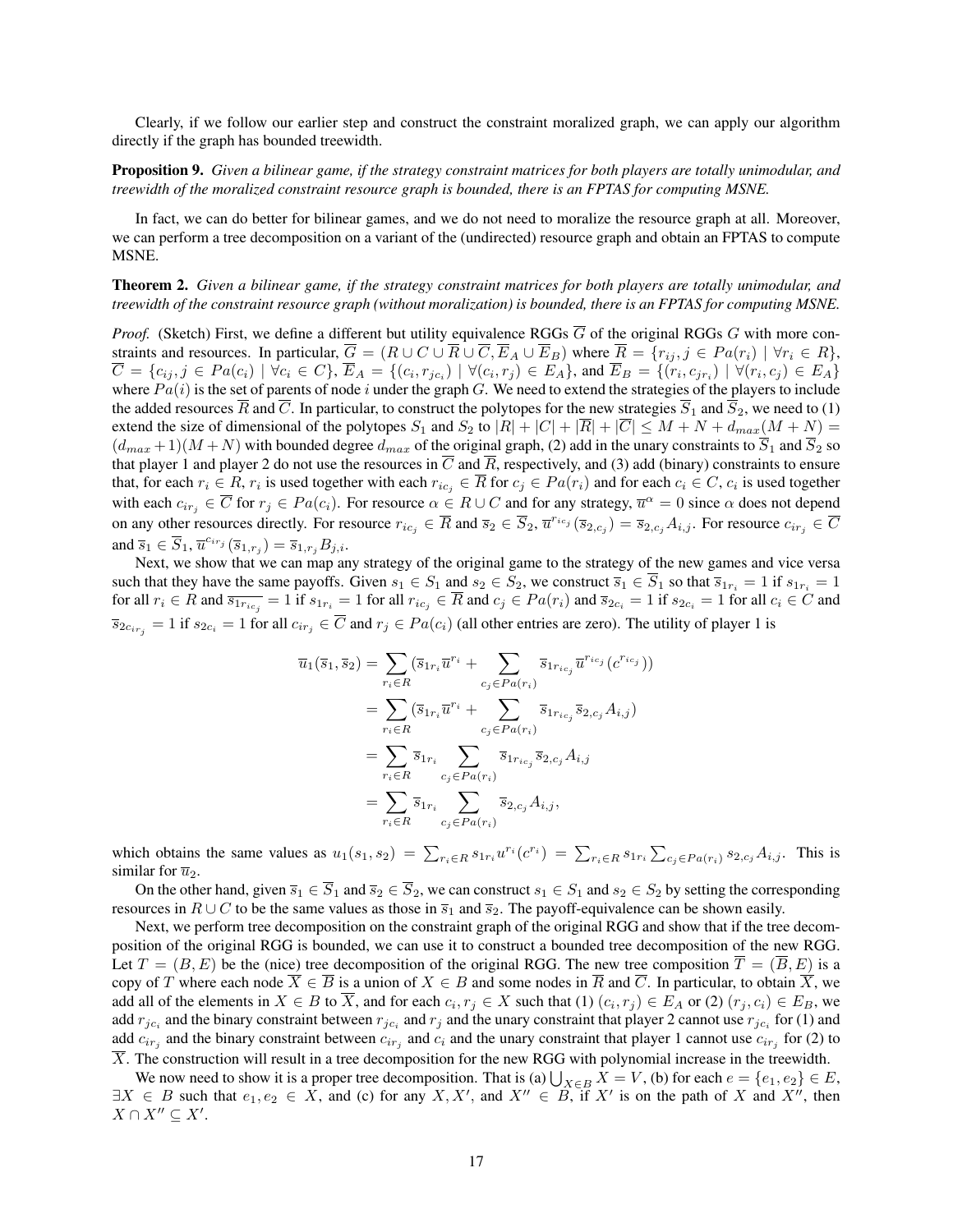(a) First, need to show that  $\bigcup_{\overline{X}\in\overline{B}}\overline{X}=R\cup C\cup\overline{R}\cup\overline{C}\cup Const_1\cup Const_2\cup\overline{Const}_1\cup\overline{Const}_2$  where  $Const_1$  $(\overline{Const}_1)$  and  $Const_2$  ( $\overline{Const}_2$ ) are the original (new) constraints of player 1 and player 2, respectively. Clearly, R,  $C$ ,  $Const<sub>1</sub>$ , and  $Const<sub>2</sub>$  are in the tree decomposition since they are in the tree decomposition of T. Note that the Const<sub>1</sub> and Const<sub>2</sub> remain the same in the new polytopes. For each  $r_i \in R$ , and  $c_i \in Pa(r_i)$  appear together at least once in some X of B, by our construction  $r_{ic_j}$ , the unary and binary constraints appear in the new tree B. (similarly for other) Thus, the new tree decomposition consists of all of the nodes of the new RGG.

(b) Second, we need to show that all of the edges in the new RGG is also in some X together. (1) The edges between the old resources and the old constraints are already in the new tree decomposition. (2) The edges between the old resources and the new resources are in the new tree decomposition from our construction by add new resource when we see a pair of old resource connection. (3) The edges between the old resources and the new constraints are in the new tree decomposition because add the constraints when we add the new resources (this also add in edges of the new resources of the new constraints).

(c) The original resource nodes and the constraint nodes already satisfy the intersection property. The new resource nodes and (unary and binary) constraint nodes only appear when two original resources appear together, which also satisfy the intersection property.  $\Box$ 

Example 4. *Security games (Section 4.1) are special cases of bilinear games. Suppose now an attack on each target* t *will also spread to neighboring targets, with the attacker receiving the sum of utilities from targets in the neighborhood of* t*. The resource graph will be similar to Fig. 1(a), with additional edges to attacker node at target* t *from defender nodes from neighboring targets. The game is bilinear. If the neighbor relationship graph has constant treewidth, the constraint resource graph also has constant treewidth, and hence Theorem 2 applies.*

# References

- [1] A. Ahmadinejad, S. Dehghani, M. Hajiaghayi, B. Lucier, H. Mahini, and S. Seddighin. From Duels to Battlefields: Computing Equilibria of Blotto and Other Games. In *AAAI: Proceedings of the AAAI Conference on Artificial Intelligence*, 2016.
- [2] S. Barman. Approximating nash equilibria and dense bipartite subgraphs via an approximate version of caratheodory's theorem. In *Proceedings of the Forty-seventh Annual ACM Symposium on Theory of Computing*, STOC '15, pages 361–369, 2015.
- [3] S. Barman, K. Ligett, and G. Piliouras. Approximating nash equilibria in tree polymatrix games. In *International Symposium on Algorithmic Game Theory*, pages 285–296. Springer, 2015.
- [4] H. Chan and A. X. Jiang. Congestion games with polytopal strategy spaces. In *Proceedings of the Twenty-Fifth International Joint Conference on Artificial Intelligence*, IJCAI'16, pages 165–171. AAAI Press, 2016.
- [5] H. Chan, A. X. Jiang, K. Leyton-Brown, and R. Mehta. Multilinear games. In *Web and Internet Economics: 12th International Conference, WINE 2016, Montreal, Canada, December 11-14, 2016, Proceedings*, pages 44–58, 2016.
- [6] X. Chen and X. Deng. Settling the complexity of 2-player Nash-equilibrium. In *FOCS: Proceedings of the Annual IEEE Symposium on Foundations of Computer Science*, pages 261–272, 2006.
- [7] C. Daskalakis, A. Fabrikant, and C. Papadimitriou. The game world is flat: The complexity of Nash equilibria in succinct games. In *ICALP: Proceedings of the International Colloquium on Automata, Languages and Programming*, pages 513–524, 2006.
- [8] C. Daskalakis, P. W. Goldberg, and C. H. Papadimitriou. The complexity of computing a Nash equilibrium. In *STOC: Proceedings of the Annual ACM Symposium on Theory of Computing*, pages 71–78, 2006.
- [9] C. Daskalakis, G. Schoenebeck, G. Valiant, and P. Valiant. On the complexity of nash equilibria of action-graph games. In *Proceedings of the Twentieth Annual ACM-SIAM Symposium on Discrete Algorithms*, SODA '09, pages 710–719, 2009.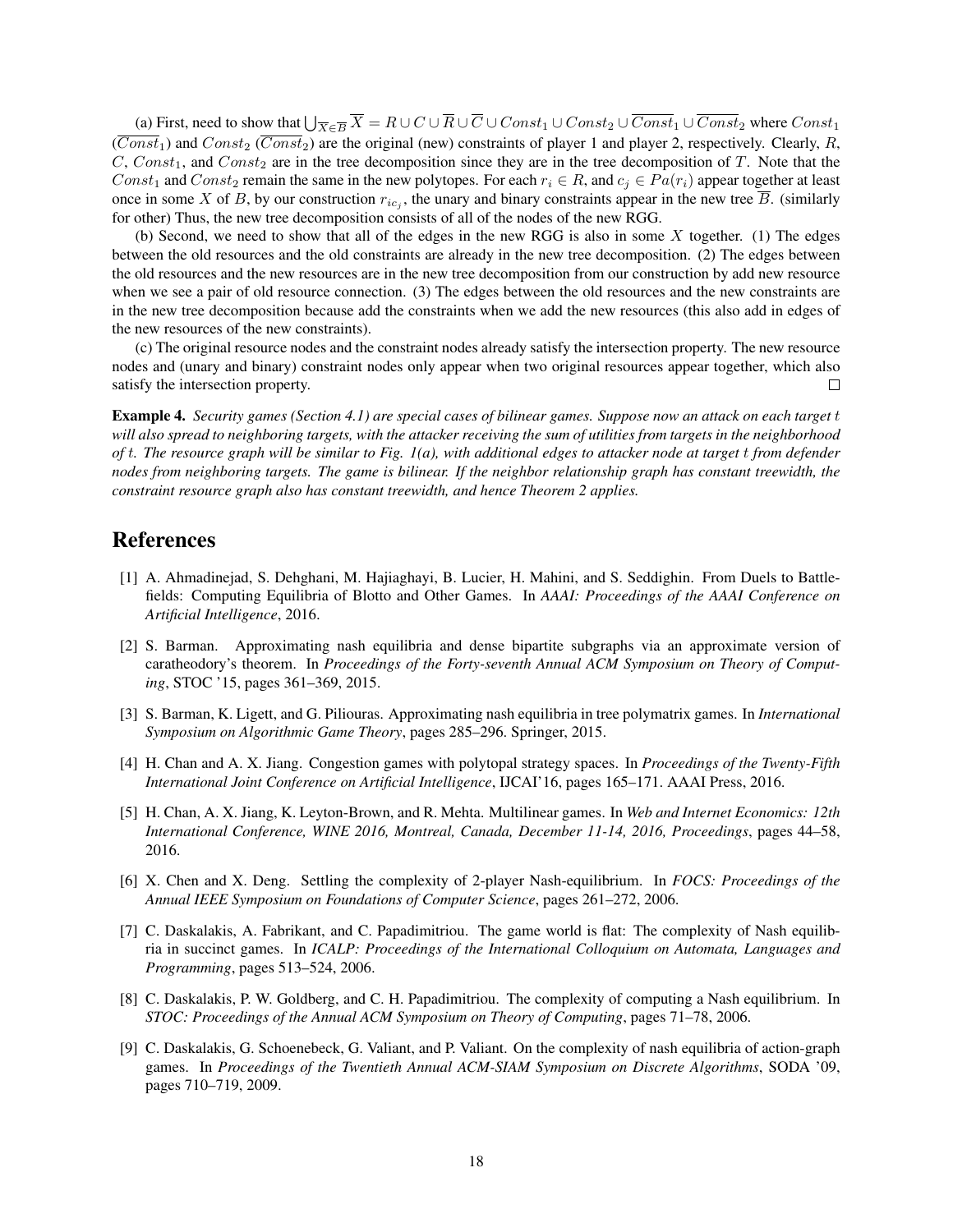- [10] A. Del Pia, M. Ferris, and C. Michini. Totally unimodular congestion games. In *Proceedings of the Twenty-Eighth Annual ACM-SIAM Symposium on Discrete Algorithms*, SODA '17, pages 577–588, Philadelphia, PA, USA, 2017. Society for Industrial and Applied Mathematics.
- [11] A. Fabrikant, C. Papadimitriou, and K. Talwar. The complexity of pure Nash equilibria. In *STOC: Proceedings of the Annual ACM Symposium on Theory of Computing*, pages 604–612. ACM New York, NY, USA, 2004.
- [12] J. Garg, A. X. Jiang, and R. Mehta. Bilinear games: Polynomial time algorithms for rank based subclasses. In *Proceedings of the 7th International Conference on Internet and Network Economics*, WINE'11, pages 399–407, 2011.
- [13] N. Immorlica, A. T. Kalai, B. Lucier, A. Moitra, A. Postlewaite, and M. Tennenholtz. Dueling algorithms. In *STOC: Proceedings of the Annual ACM Symposium on Theory of Computing*, 2011.
- [14] A. Jiang, H. Chan, and K. Leyton-Brown. Resource graph games: A compact representation for games with structured strategy spaces. In *AAAI Conference on Artificial Intelligence*, 2017.
- [15] A. Jiang and K. Leyton-Brown. Computing pure Nash equilibria in symmetric action graph games. In *AAAI: Proceedings of the AAAI Conference on Artificial Intelligence*, pages 79–85, 2007.
- [16] A. X. Jiang, K. Leyton-Brown, and N. Bhat. Action-graph games. *Games and Economic Behavior*, 71(1):141– 173, January 2011.
- [17] S. Kakade, M. Kearns, J. Langford, and L. Ortiz. Correlated equilibria in graphical games. In *EC: Proceedings of the ACM Conference on Electronic Commerce*, pages 42–47, New York, NY, USA, 2003. ACM.
- [18] M. Kearns, M. Littman, and S. Singh. Graphical models for game theory. In *UAI: Proceedings of the Conference on Uncertainty in Artificial Intelligence*, pages 253–260, 2001.
- [19] D. Koller and B. Milch. Multi-agent influence diagrams for representing and solving games. In *IJCAI: Proceedings of the International Joint Conference on Artificial Intelligence*, 2001.
- [20] M. Köppe, C. T. Ryan, and M. Queyranne. Rational generating functions and integer programming games. Oper. *Res.*, 59(6):1445–1460, Nov. 2011.
- [21] D. Korzhyk, V. Conitzer, and R. Parr. Complexity of computing optimal stackelberg strategies in security resource allocation games. In *AAAI*, 2010.
- [22] D. Korzhyk, V. Conitzer, and R. Parr. Security games with multiple attacker resources. In *IJCAI Proceedings-International Joint Conference on Artificial Intelligence*, volume 22, page 273, 2011.
- [23] D. Korzhyk, Z. Yin, C. Kiekintveld, V. Conitzer, and M. Tambe. Stackelberg vs. nash in security games: An extended investigation of interchangeability, equivalence, and uniqueness. *Journal of Artificial Intelligence Research*, 2011.
- [24] J. F. Nash. Non-cooperative games. *The Annals of Mathematics*, 54(2):286–295, 1951.
- [25] L. Ortiz and M. Kearns. Nash propagation for loopy graphical games. In *NIPS: Proceedings of the Neural Information Processing Systems Conference*, pages 817–824, 2003.
- [26] C. Papadimitriou and T. Roughgarden. Computing correlated equilibria in multi-player games. *Journal of the ACM*, 55(3):14, July 2008.
- [27] Z. Rabinovich, E. Gerding, M. Polukarov, and N. R. Jennings. Generalised fictitious play for a continuum of anonymous players. In *IJCAI: Proceedings of the International Joint Conference on Artificial Intelligence*, pages 245–250, 2009.
- [28] R. Rosenthal. A class of games possessing pure-strategy Nash equilibria. *International Journal of Game Theory*, 2:65–67, 1973.